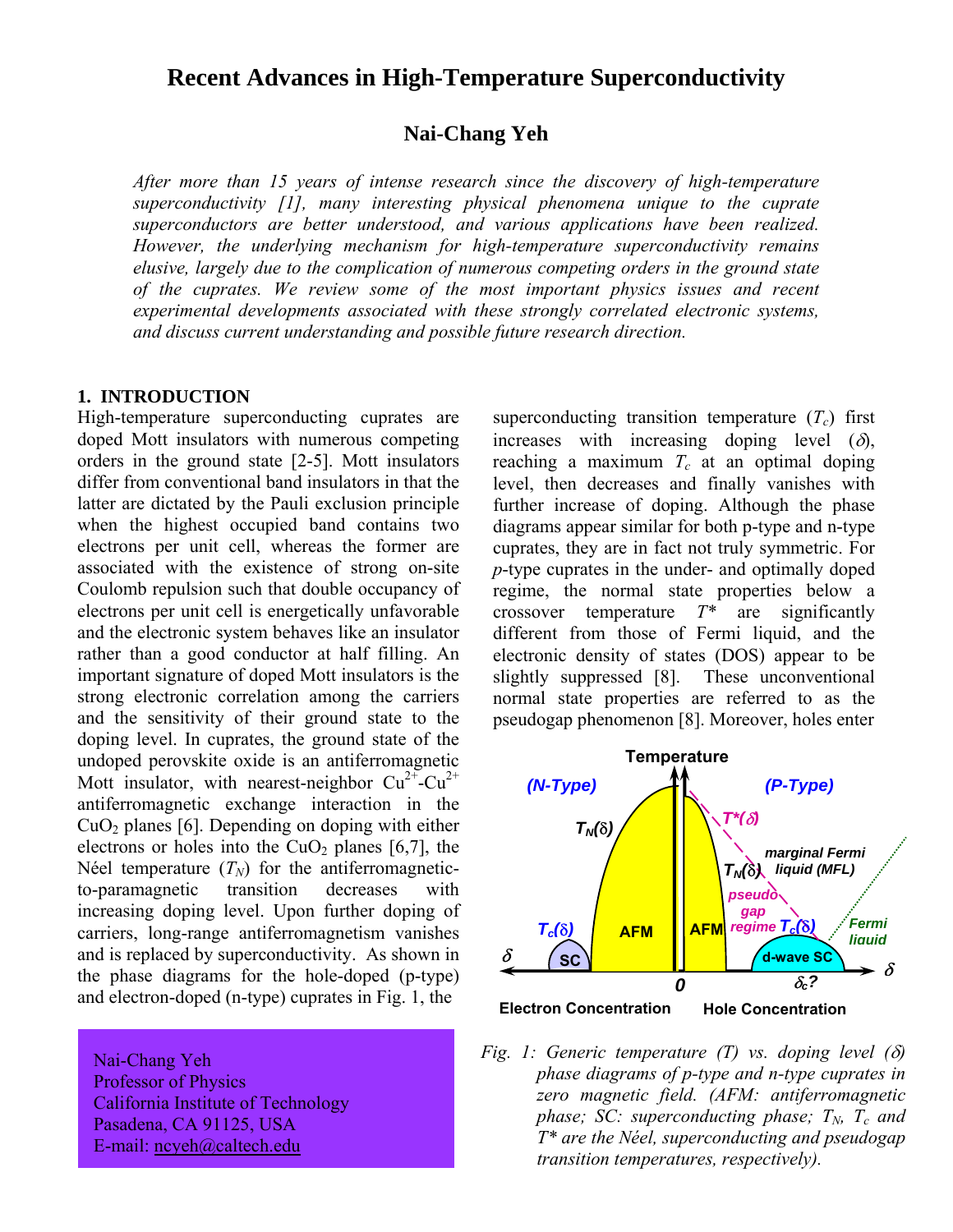into the oxygen *p*-orbital in the  $CuO<sub>2</sub>$  planes, which induce ferromagnetic coupling for the  $Cu^{2+}$ ions adjacent to the partially empty oxygen orbital, thus resulting in significant spin frustrations in the  $CuO<sub>2</sub>$  planes, as schematically illustrated in Fig. 2(a) for a specific 1/8-doping level. The resulting strong spin fluctuations are the primary cause for the rapid decline of the Néel state with increasing hole doping. On the other hand, electron doping in n-type cuprates takes place in the *d*-orbital of Cu, giving rise to spinless  $Cu^+$ -ions that dilute the

**(a) CuO2 plane (for** δ **~ 1/8 hole doping)** 



**(b) CuO2 plane (for** δ **~ 0.1 electron doping)**



*Fig. 2: Effects of hole and electron doping on the spin configurations in the CuO<sub>2</sub> plane. (a) Doped holes are associated with the oxygen p-orbital, which result in ferromagnetic coupling between the neighboring Cu2+ ions, yielding strong spin frustrations in the CuO2 plane. For a special 1/8 doping level, charge stripes can be formed as illustrated. (b) Doped electrons are associated with the d-orbital of Cu, yielding Cu<sup>+</sup> that dilutes the antiferromagnetism of the undoped sample without causing significant spin frustrations.* 

background antiferromagnetic  $Cu^{2+}$ -Cu<sup>2+</sup> coupling without inducing as strong spin frustrations as those in the p-type cuprates, as shown in Figure  $2(b)$ . Hence, the Néel state survives over a larger range of electron doping, in contrast to the p-type cuprates, whereas the superconducting phase in the n-type cuprates exists over a much narrower doping range relative to the p-type cuprates. Other important contrasts between the n-type and p-type cuprates include the absence of pseudogap phenomena in the former [9-12], non-universal pairing symmetries [9-22], and different dopingdependent Fermi surface evolution according to the angular-resolved photoemission spectroscopy (ARPES) [23]. The lack of electron-hole symmetry suggests that the cuprates cannot be fully described by a one-band Hubbard or *t-J* model.

Concerning the competing orders in the ground state of the cuprates, besides the obvious SU(2) and U(1) broken symmetries associated with the occurrence of antiferromagnetism and superconductivity, respectively, other competing orders include the crystalline symmetry (C) and the time-reversal (T) symmetry [3,4]. These competing orders in the two-dimensional one-band square-lattice approximation can give rise to a large variety of doping-dependent ground states [3,4]. For instance, charge stripes can exist under specific doping levels (e.g. 1/8), as exemplified in Fig. 2(a), which have observed in some underdoped cuprates [24-28]. Another possible ground state is the *d*-density wave (DDW) state also known as orbital antiferromagnetism [29], which involves alternating orbital currents from one plaque to the adjacent plaque [29,30]. The DDW state is a broken T-symmetry state, which in principle can be verified experimentally [29], although to date no conclusive empirical evidence has been found. Other possible ground states based on the simplified mean-field and two-dimensional square-lattice approximations include the spin-Pierrl state, Wigner crystal state, spin density waves (SDW), charge density waves (CDW), and complex pairing symmetry of  $(d_{x^2-y^2}+id_{xy})$  or  $(d_{x^2-y^2}+id_{xy})$  $y^2+is$ , depending on the doping level and the Coulomb and exchange interaction strengths [3,4]. The large varieties of ground states are indicative of the complex nature of competing orders in the cuprates. It is therefore imperative to identify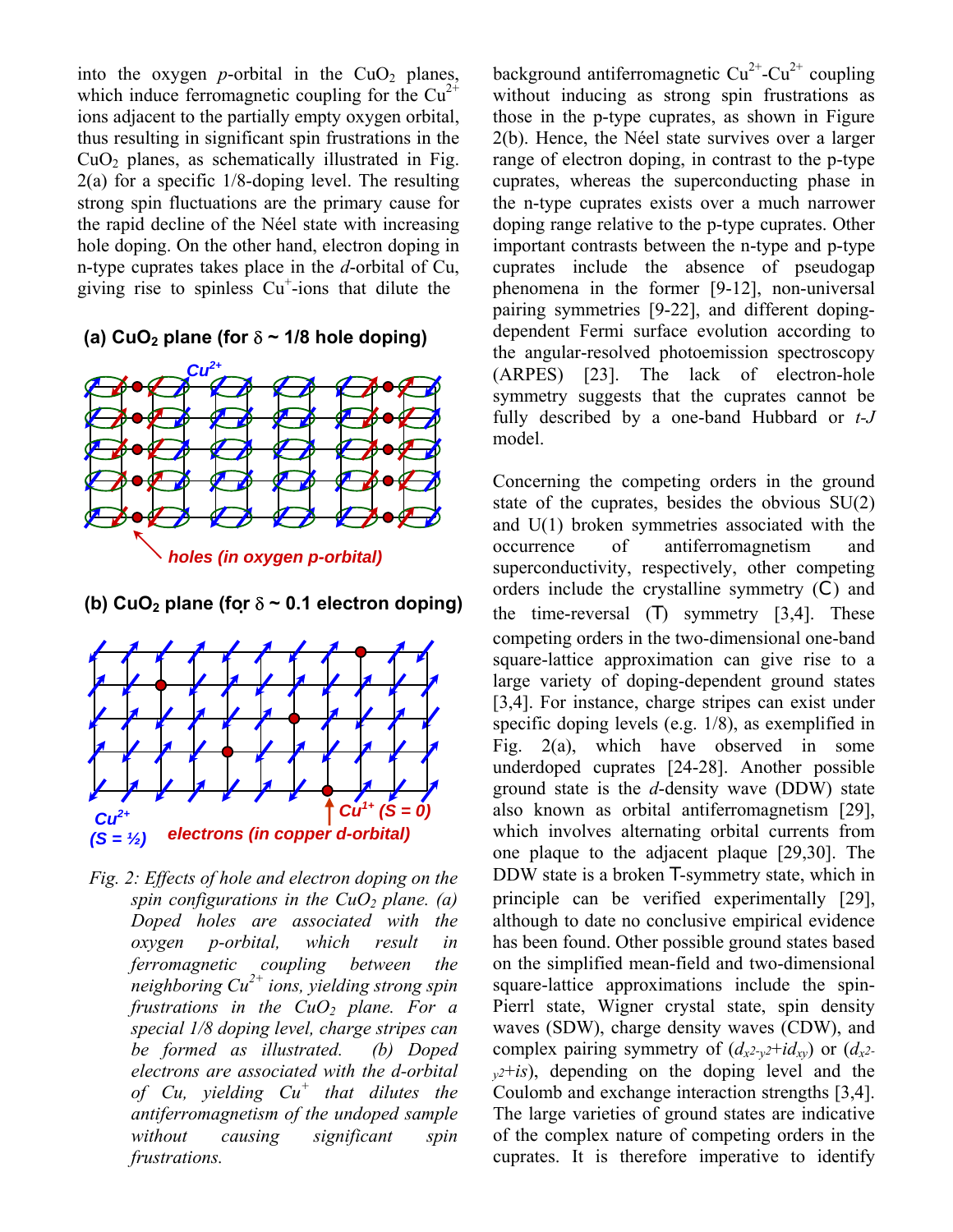universal characteristics among all cuprates and to develop understanding for the differences in order to unravel the underlying pairing mechanism for cuprate superconductivity.

## **2. THEORETICAL CONJECTURES AND COMPARISON WITH EXPERIMENTS**

There has been no consensus to date for the mechanism of cuprate superconductivity, and the theoretical status of the field has been largely phenomenological and controversial. In general, the ground state of cuprates depends sensitively on the doping level, the type of carriers, the electronic coupling between adjacent  $CuO<sub>2</sub>$  layers, and the degree of disorder. The complication of competing orders [2-5] and the resulting rich experimental phenomena are the primary contributors to the lack of theoretical consensus. In this section, we review representative theoretical scenarios and compare them with available experimental results. Some of the important recent experimental developments will be discussed in more details in the next section.

## **2.1. Conjectures for the Pairing State**

One of the earliest theoretical conjectures for cuprate superconductivity is the resonating valence bond (RVB) theory for p-type cuprates [31-33]. An important consequence of the RVB theory is spin-charge separation, so that the lowenergy excitations consist of spinons and holons rather than quasiparticles, and the normal state properties differ from the Fermi liquid behavior for typical metals. The existence of an RVB phase would require strong quantum fluctuations so that the ground state of the undoped sample is a quantum liquid rather than a long-range ordered Néel state. However, it has been unambiguously verified that the ground state of the strongly underdoped cuprates is a well-defined Néel state [6], and no direct evidence for spin-charge separation has been obtained [34,35]. A related model inspired by the RVB theory is the interlayer pair tunneling (ILPT) scenario [36], which asserts that the unusual normal state of the cuprates prohibits coherent single particle transport between the  $CuO<sub>2</sub>$  planes, whereas pair tunneling becomes possible in the superconducting state. Thus, cuprate superconductivity could arise from interlayer pairing tunneling and the condensation energy would be directly proportional to the kinetic energy of pair tunneling [36,37]. However, irreconcilable discrepancies have been found between explicit predictions of the ILPT scenario [36,37] and experimental results [38]. Hence, both the RVB and ILPT conjectures appear to be inconsistent with empirical facts.

Another important theoretical model is the spin fluctuation scenario [39,40], which suggests that superconductivity arises in the  $CuO<sub>2</sub>$  planes and is strongly related to the in-plane AFM correlation. An explicit prediction of the spin fluctuation scenario is the  $d_{x^2-y^2}$ -wave pairing symmetry. While compatible with most experimental phenomena associated with p-type cuprates, recent findings of *s*-wave pairing and the absence of gapped spin fluctuations in n-type cuprate superconductors [9,10,17,20] have impose difficulties on this model.

In general, most theories for cuprate superconductivity have based on the assumption that the pseudogap phenomenon is a precursor for cuprate superconductivity [3-5]. These theories may be tentatively divided into two categories. One category associates the onset of Cooper pairing with the establishment of AFM coupling of nearest-neighbor  $Cu^{2+}$  ions. Thus, the effective mean-field transition temperature would be of the order of the magnetic coupling energy *J*, which is between 250 K and 400 K, much larger than the superconducting condensation energy [41]. The other category centers on strong fluctuation effects of the superconducting order parameter due to the small phase stiffness of the cuprates [42,43]. Representative models associated with the latter concept include the conjectures of Josephson coupling of charged stripes at  $T_c$  [44,45], Bose-Einstein condensation (BEC) of preformed Cooper pairs [46,47] at  $T_c$ , and the vison hypothesis [48]. Other models assuming strong quantum fluctuations include the RVB theory described earlier, the conjecture of a quantum critical point (QCP) near the optimal doping level [49] and the accompanying circulating current phase [49,50]. On the other hand, models associated with the conjecture of magnetic pairing include the SU(2) slave-boson scenario [51,52], the SO(5) quantum non-linear σ-model [5,53], and mean-field consideration of competing orders in the ground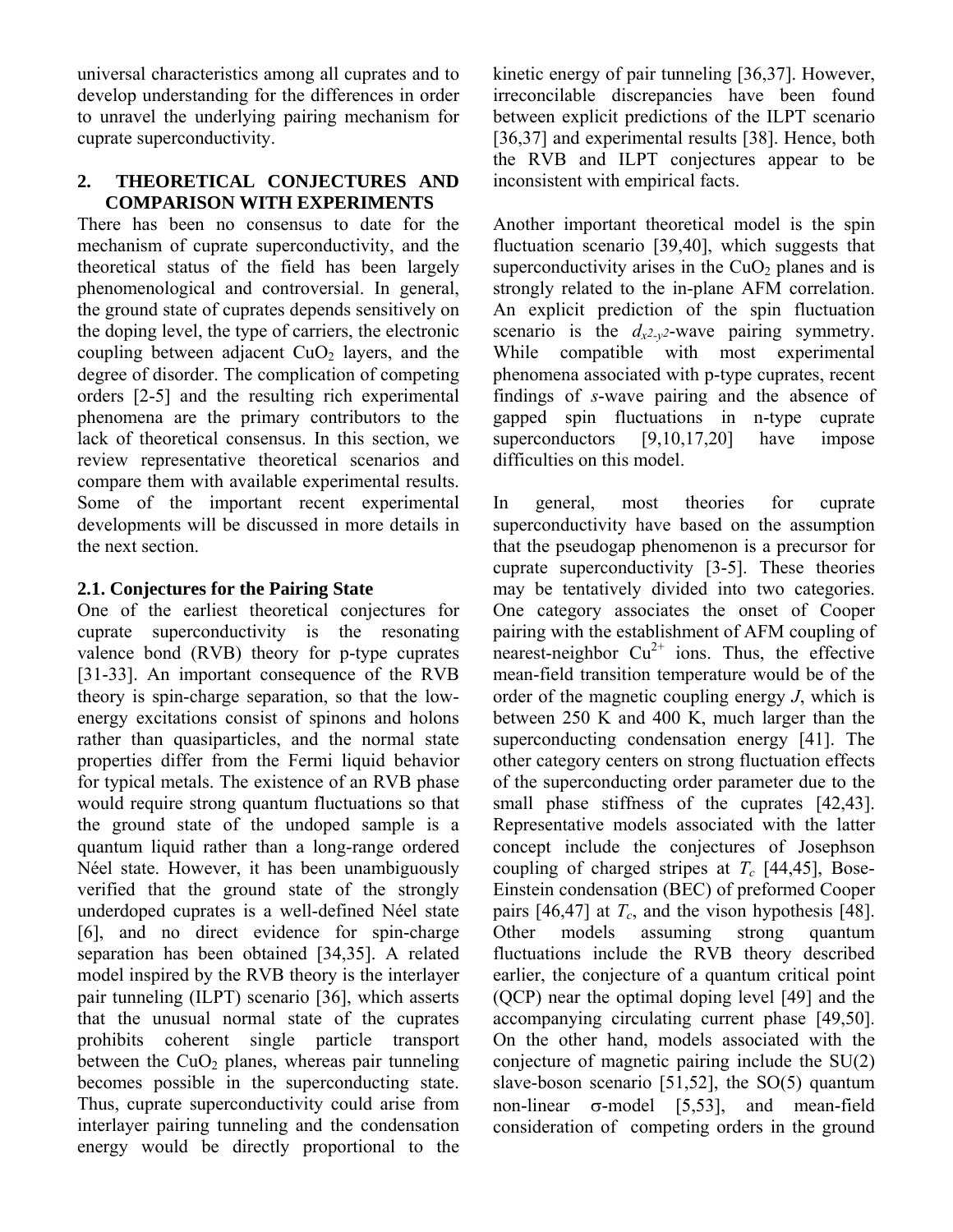state as a function of the doping level and varying strengths of the Coulomb interaction [4].

The stripe scenario asserts that charged stripes are generic in all cuprates and that preformed Cooper pairs exist in the pseudogap regime (i.e., at  $T_c \leq T$ *< T\**) because of strong phase fluctuations [42]. Global superconductivity becomes established when the carrier concentration is above the percolation threshold so that Josephson coupling among stripes can be established to achieve global phase coherence at  $T < T_c$  [44,45]. In addition, spin-charge separation can be expected in the quasi-one dimensional charged stripes in the pseudogap regime. However, among all families of cuprates, the majority exhibits incompatibility of superconductivity with static stripes. The conjecture that dynamic stripes may exist and oscillate at frequencies higher than most experimental probes also seems unphysical because rapidly fluctuating charged stripes would have resulted in significant radiation, which is obviously inconsistent with experimental observation. Recent neutron scattering experiments on strongly underdoped p-type cuprate superconductors (such as  $La<sub>1.6</sub>$  $_{x}Nd_{0.4}Sr_{x}CuO_{4}$  [25], La<sub>1.875</sub>Ba<sub>0.125-x</sub>Sr<sub>x</sub>CuO<sub>4</sub> [26] and  $YBa<sub>2</sub>Cu<sub>3</sub>O<sub>6.35</sub>$  [27]) have found that static charged stripes can coexist with superconductivity if the spin order remains dynamic. These experimental findings are consistent with charged stripes being a consequence of competing orders rather than a sufficient and ubiquitous condition for cuprate superconductivity.

Despite difficulties associated with the stripe scenario, the tendency of cuprates to forming short-range charge stripes can actually account for the gapped incommensurate spin fluctuations associated with p-type cuprates, as observed in neutron scattering experiments [6,28]. That is, incommensurate spin fluctuations in p-type cuprates are found to correlate with the charge doping level  $\delta$ , so that in the underdoped regime, spin excitations occur at  $Q_{\delta} = [\frac{1}{2}, \frac{1}{2}(1 \pm \delta)]$  and  $[\frac{1}{2}(1 \pm \delta), \frac{1}{2}]$ . These spin excitations may be understood in terms of the stripe scenario illustrated in Fig. 3. That is, the spin configurations can be locally commensurate and are adjusted to the doping level by abrupt jump of a phase  $\pi$  at periodic charge stripes that serve as

antiphase boundaries for the spins [2,44], as illustrated in Fig. 3. (This scenario may be compared with another possibility for charged stripes shown in Fig. 2.) Such stripe orders are associated with charge excitations so that they are gapped due to long-range Coulomb interaction [45]. The stripes compete with superconductivity and give rise to local  $8a_0$  spin periodicity and  $4a_0$ charge periodicity. The corresponding gapped incommensurate spin fluctuations differ from the gapless spin-density-wave (SDW) excitations in typical magnetically ordered systems.



*Fig. 3: Schematic illustration of the stripe phase scenario in the CuO2 plane that could give rise to the magnetic diffraction pattern from neutron scattering in the reciprocal space shown in the lower panel. The charge is largely localized in the shaded channels, with a charge density of +e per two sites represented by the alternating solid and open circles. The stripe is an antiphase boundary for the AFM phase illustrated by the blue arrows. For ideal AFM insulating phase, the static magnetic Bragg diffraction is represented by the blue dot at a wave vector*   $Q = (h.k)2\pi/a_0 = (l_2, l_2)2\pi/a_0$ , where  $a_0$  is *the lattice constant in the CuO2 plane. Upon doping with a hole concentration* δ*, each static Bragg peak is replaced by 4 broadened incommensurate dynamic peaks, indicating spin fluctuations.*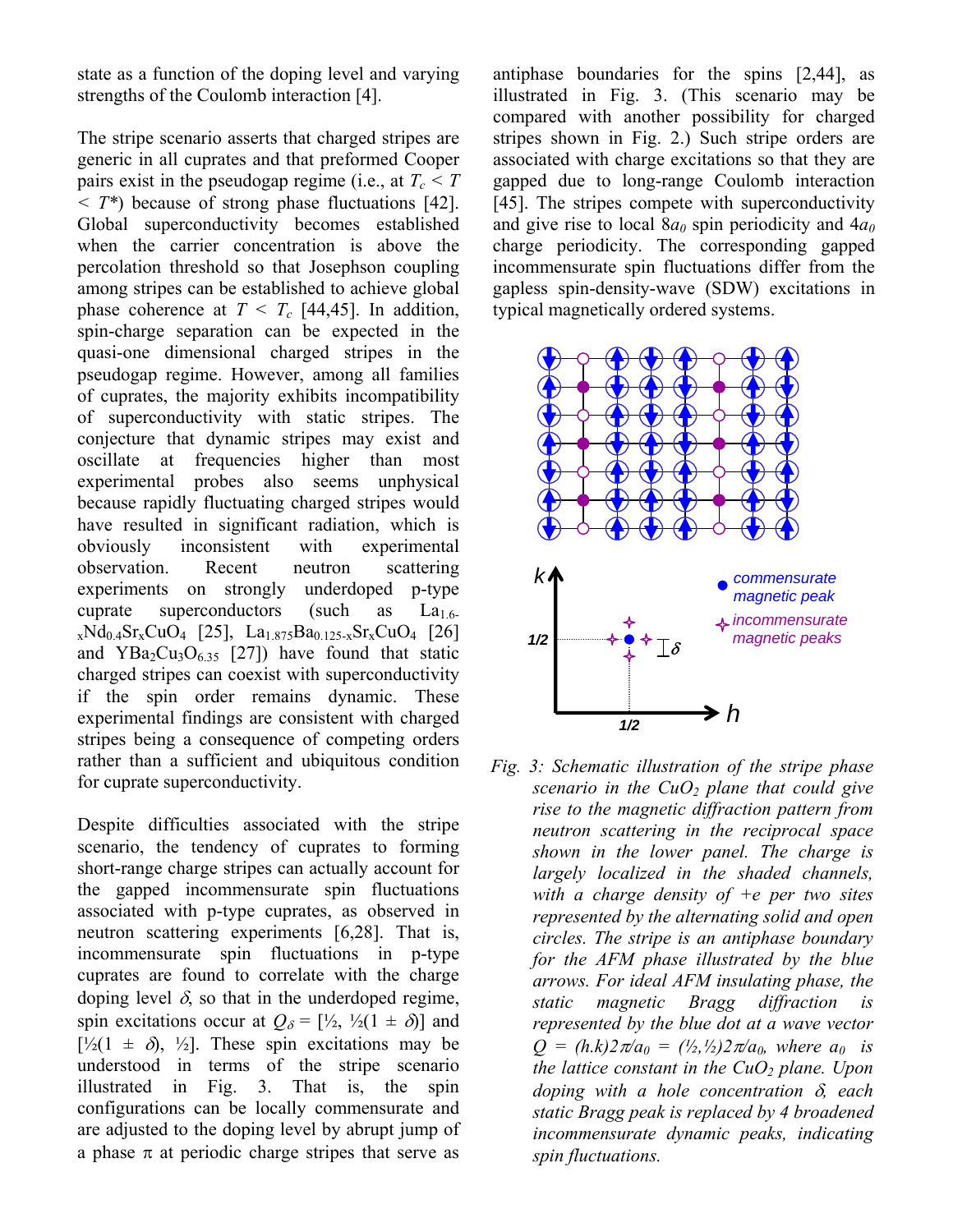The conjecture of a QCP near the optimal doping is motivated by the non-Fermi liquid (NFL) behavior in the normal-state of optimally and under-doped regimes and the Fermi liquid (FL) behavior in the overdoped regime of the p-type cuprates [49]. For the QCP scenario to be relevant to cuprate superconductivity, several criteria must be satisfied. First, a universal broken symmetry at the QCP must be identified and established among all families of cuprate superconductors. Second, how quantum fluctuations associated with the ground state QCP can survive up to the pseudogap temperature to yield non-Fermi liquid behavior must be explained. Third, how the hypothetical QCP near optimal doping may be related to the occurrence of superconductivity and the doping dependence of *Tc* must be established. Unfortunately, there has been no experimental evidence for a universal broken symmetry at the QCP [9,10], neither has there been adequate justification for an extremely wide temperature range for the quantum critical regime. On the other hand, a QCP could exist between the AFM and SC phases or even between the SC and metallic phases in the ground state. We shall return to this issue later.

The SU(2) gauge theory [50,51] suggests that the pseudogap is associated with the formation of spinon pairing at the pseudogap temperature *T\**   $>> T_c$ , and that superconductivity occurs at  $T_c$  due to the condensation of holons [50,51]. While the model can account for the decreasing *T\** and the non-monotonic  $T_c$  behavior with increasing hole doping, no apparent spin-charge separation has been detected experimentally, and the premise of  $d_{x^2-y^2}$ -wave pairing is incompatible with the finding of *s*-wave pairing in a number of n-type cuprates [9,10,17,20].

The BEC scenario, or more precisely, the BEC-BCS crossover theory [46,47], assumes preformed pairs in the pseudogap regime  $(T_c < T < T^*)$ , effective Bose-Einstein condensation (BEC) of these pairs at  $T_c$  [46,47], and the Leggett ground state with a large and yet finite attractive coupling *g* [53]. This theory differs from other phase fluctuation scenarios [42,43] in that the excitations involve both pair excitations and collective modes of the superconducting order parameter, and the excitation gap  $\Delta$  is related to the superconducting gap <sup>∆</sup>*sc* and the pseudogap <sup>∆</sup>*pg* through a relation  $\Delta^2 = \Delta_{sc}^2 + \Delta_{pg}^2$ , with the doping dependence of  $\Delta_{sc}$ and  $\Delta_{pg}$  qualitatively consistent with that of  $T_c$  and *T\** [46,47]. However, the occurrence of BEC-BCS crossover requires very strong attractive interaction [53], which seems difficult to attain in these doped Mott insulators with strong Coulomb repulsion. Moreover, the generic background AFM correlation in the superconducting state of the cuprates cannot be naturally accounted for in the BEC-BCS crossover scenario.

The SO(5) non-linear  $\sigma$ -model [5,52] assumes Cooper pairing occurs at a mean-field temperature comparable to the magnetic coupling *J*, and describes the competing antiferromagnetic (AFM) and  $d_{x^2-y^2}$ -wave superconducting (SC) phases by introducing a five-dimensional "superspin" order parameter that approximately commutes with the *t-J* Hamiltonian [31,39,42,54-56] of the cuprates in the long-wavelength limit. Depending on the chemical potential (which is related to the doping level), the ground state can be AFM, SC, or a mixed state of coexisting AFM and SC order, known as a "spin-bag phase"  $[57]$ . In addition, collective modes consistent with empirical observation in the AFM and SC states can be derived from solving for the Goldstone modes of the Hamiltonian [5]. However, the model is inherently incompatible with *s*-wave pairing symmetry. Hence, the SO(5) scenario alone is not applicable to some of the n-type cuprates that exhibit *s*-wave pairing symmetry and absence of gapped excitations [9-11,17].

Other theoretical approaches include the meanfield consideration of competing orders in the ground state of the doped Mott antiferromagnet by studying the effects of increasing doping levels and varying strengths of the Coulomb interaction, plus other secondary effects (such as next-nearest neighbor interaction, bi-layer interaction, additional correlation in the orbital- or spin-degree of freedom, etc.) and external magnetic fields on the *t-J* model Hamiltonian [4,58]. These approximations could lead to the occurrence of a QCP within the superconducting state under special conditions [4], as well as other ground states besides the AFM and  $d_{x^2-y^2}$ -wave SC phases, including stripes and charge density-waves (CDW) [42,59], spin density-waves (SDW)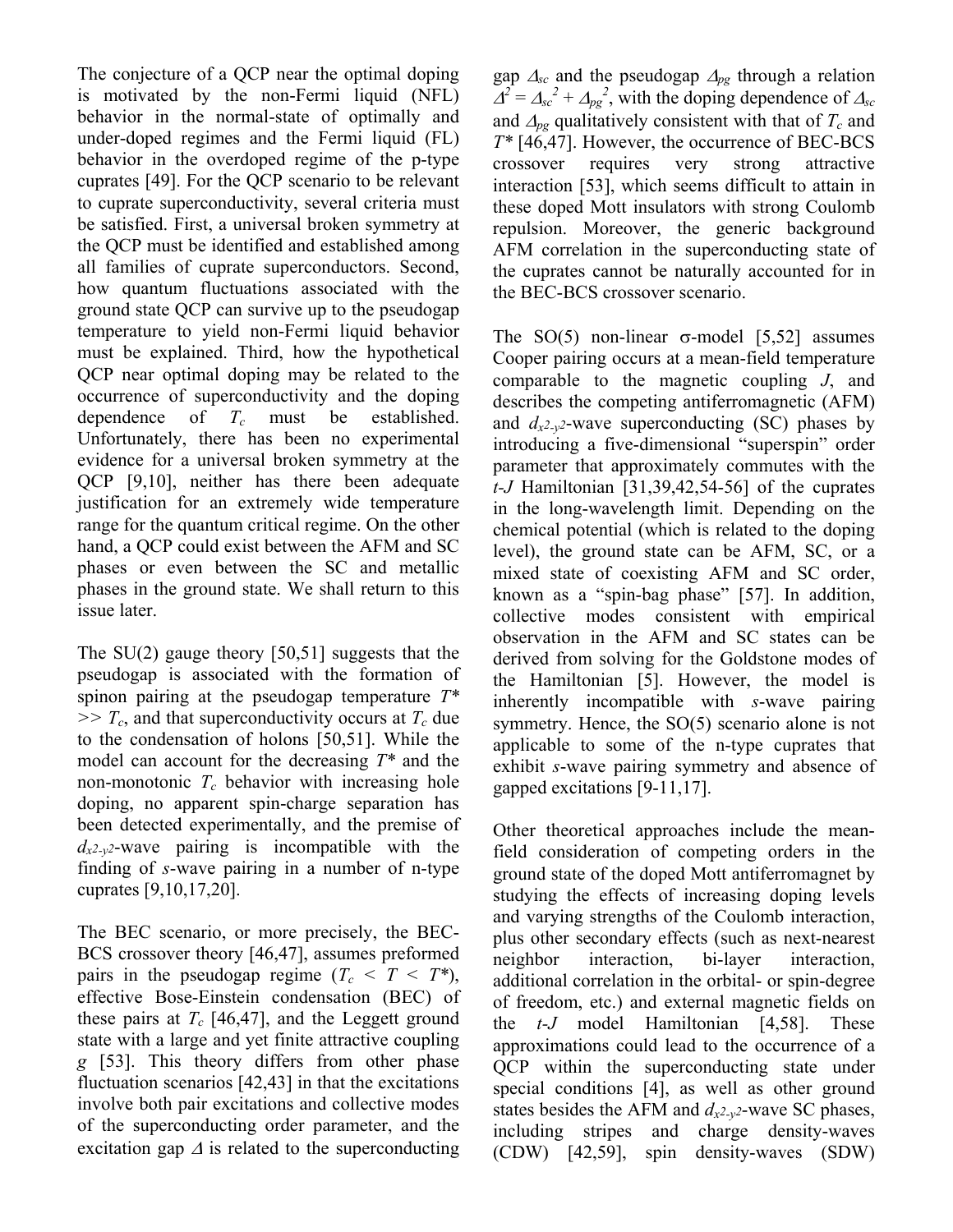[60,61], the DDW particle-hole condensate, [4,29,62,63], and  $(d_{x^2-y^2}+id_{x^y})$  or  $(d_{x^2-y^2}+is)$ -pairing SC state [4,59].

Finally, there are other conjectures based on more exotic magnetism-driven mechanisms similar to that in fractional quantum Hall effect, such as the anyon superconductivity [64,65]. However, the existence of such mechanism would imply a global broken T -symmetry in the superconducting state of all cuprates, which contradicts most experimental results [9,15,16,66-69].

## **2.2. Debates over the Pairing Symmetry and its Microscopic Implication**

The pairing symmetry of cuprate superconductors has been a heavily debated issue over the years [9- 22]. Establishment of the symmetry is important because the detailed momentum (*k*) dependence of the order parameter has important implications on the underlying pairing mechanism. For instance, pairing mechanism based on antiferromagnetic spin fluctuations [39,40] would require a superconducting gap with  $d_{x^2-y^2}$  pairing symmetry, whereas conjectures based on anion superconductivity [64,65] would favor  $(d_{x^2-y^2}+id_{x^y})$ pairing symmetry with a complex order parameter that breaks the global T-symmetry. It has also been suggested that the possible existence of a secondary pairing component could be better revealed at surfaces of the cuprates because of the suppression of the dominating  $d_{x^2-y^2}$  pairing channel at surfaces due to a surface current within a sheath on the order of the superconducting coherence length [70]. However, such conjecture is inconsistent with the majority of experiments [9,15,16,66-69], except elusive reports from either bulk measurements of cuprate thin films covered with heterogeneous materials [71] or phase sensitive measurements based on scanning SQUID microprobe technique that revealed complex order parameter directly associated with local impurities [72]. Indeed, it has been shown that interface disorder and the degree of interface transparency can drastically affect the tunneling characteristics [73,74], particularly for the zero-bias conductance peak (ZBCP) [21,22] associated with quasiparticle tunneling along the nodal direction of a  $d_{x^2-y^2}$ -wave superconductor, which would have shown distinct splitting from one peak into two peaks if broken T -symmetry occurred.



*Fig.4: Comparison of s-wave and dx2-y2-wave pairing potentials in the momentum (k) space and the corresponding quasiparticles tunneling spectra for quasiparticles momentum along various principal axes. For more details, see Refs. [9,10,15,16,21,22].* 

Based on group theory consideration, the pairing channels of a singlet superconductor with a square-lattice symmetry must be consistent with even orbital quantum numbers (such as *s*, *d*, *g* ... for  $\ell = 0, 2, 4$  ... or their linear combinations). Given the quasi-two dimensional nature of most cuprates and the strong on-site Coulomb repulsion, it is feasible that the pairing symmetry is predominantly associated with the *d*-channel so as to minimize the on-site Coulomb repulsion and to accommodate the quasi-two dimensional nature at the price of a higher kinetic energy. Schematic comparison of the *s*-wave and  $d_{x^2-y^2}$ -wave pairing potentials and the corresponding quasiparticle tunneling spectra are shown in Fig. 4. Indeed, overwhelming experimental evidences [13-16] are consistent with predominantly  $d_{x^2-y^2}$  pairing symmetry  $(> 95\%)$  for all p-type cuprates in the undoped and optimally doped regimes, and representative directional quasiparticle tunneling spectra of the YBCO system are shown in Fig. 5 for different doping levels.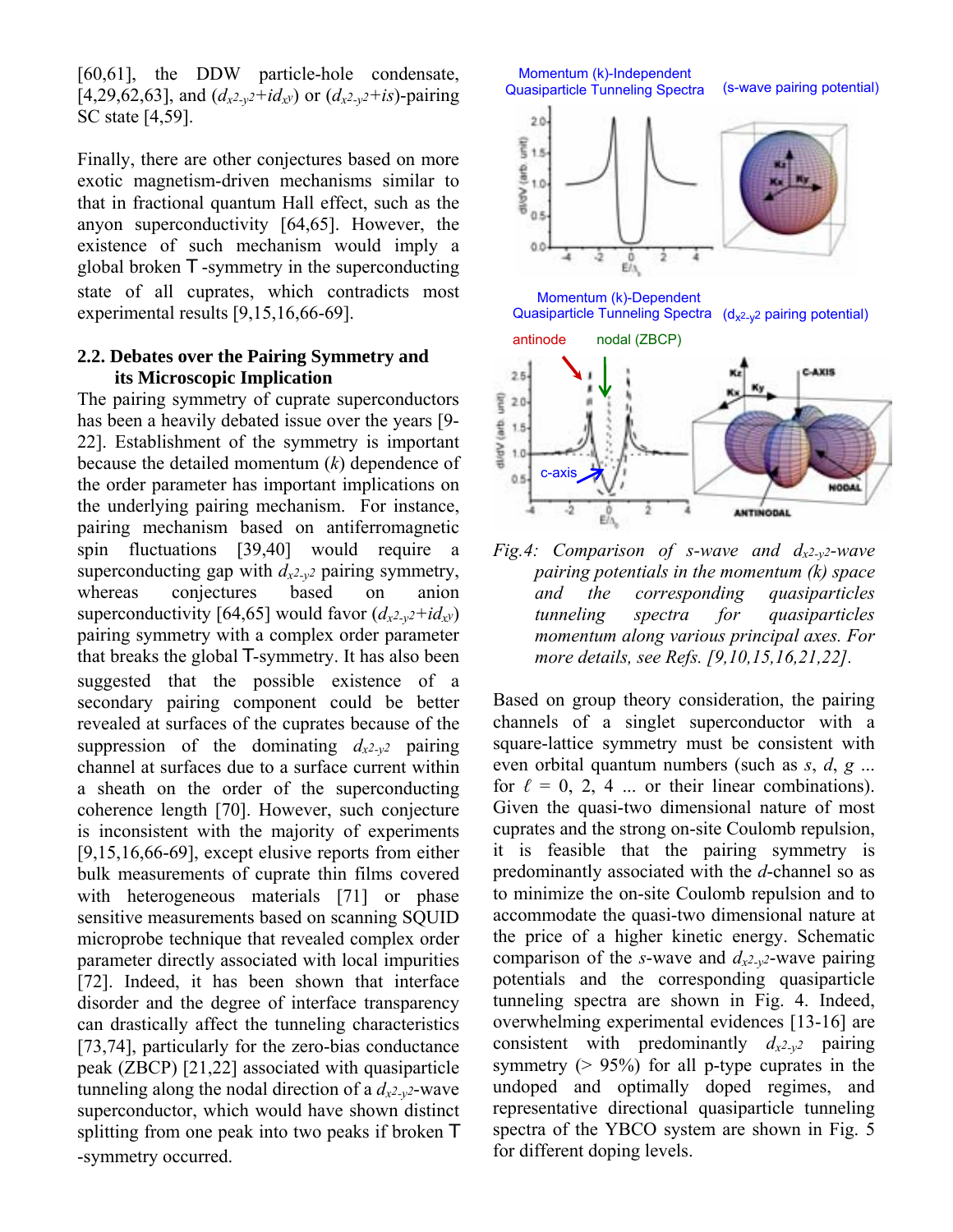

*Fig.5: Differential conductance (dI<sub>NS</sub>/dV) vs. bias voltage (V) tunneling spectra for YBCO at 4.2 K, showing long-range homogeneity*   $[9,15]$ : **(a)** Optimally doped  $(T_c =$ *92.9*±*0.1K), with quasiparticle momentum k || {110} and scanning along {001}. (b) Underdoped*  $(T_c = 60.0 \pm 1.5 \text{ K})$  with **k** || *{100} and scanning along {001}. Inset: Comparison of the normalized {100} spectra of underdoped single crystals with*  $T_c = 82 K$ and 60 K. (c) Ca-doped (overdoped) ( $T_c$  = *78.0*±*2.0 K) with k || {001} and scanning along {100}. Inset: normalized spectrum of a curve in the main panel and the fitting curve with a pairing potential given by*  $\Delta_k = \Delta_d$ 

### $cos2\theta_k + \Delta_s$ , where  $\Delta_d = 18$  meV and  $\Delta_s = 7$ *meV. (See Refs. [9,15] for more details).*

In contrast, the situation associated with the pairing symmetry of n-type cuprates is far more complicated. Earlier tunneling measurements of the single-crystalline one-layer n-type cuprates have shown results consistent with *s*-wave pairing symmetry [17], whereas later experiments based on phase-sensitive studies [18] and microwave surface impedance measurements [19] of onelayer n-type cuprates suggest  $d_{x^2-y^2}$ -wave pairing symmetry. More recently, further studies of the one-layer cuprates suggest doping dependent pairing symmetry [20]. This unsettling issue is in part due to the difficulties in making high-quality n-type cuprates without disordered interstitial oxygen and also the coexistence of magnetism of the rare earth elements and superconductivity of the  $CuO<sub>2</sub>$  planes [7]. The apparent non-universal pairing symmetry in the one-layer n-type cuprates together with recent finding of *s*-wave pairing symmetry in the simplest form of cuprate superconductors [9,10], known as the infinitelayer n-type cuprates  $Sr_{1-x}Ln_xCuO_2$  (where Ln = La, Gd, Sm, see Fig. 6), strongly suggest that the pairing symmetry in the cuprates may be the consequence of competing orders rather than a sufficient condition for the occurrence of cuprate superconductivity.

#### **3. NEW EXPERIMENTAL DEVELOPMENT**

In this section we review some of the recent experimental developments that provide important new information for the microscopic descriptions of cuprate superconductivity. Special emphasis will be placed on the issues of competing orders, non-universal pairing symmetry, different lowenergy excitations and response to quantum impurities among the p-type and n-type cuprates, and possible physical origin of the pseudogap phenomenon.

#### **3.1. Quantum Impurities in P-Type Cuprate Superconductors**

Magnetic quantum impurities are known to suppress conventional superconductivity, and the detailed effects have been a topic of great research interest over the years [75-79]. In contrast, nonmagnetic impurities in the dilute limit are found to have negligible effects on conventional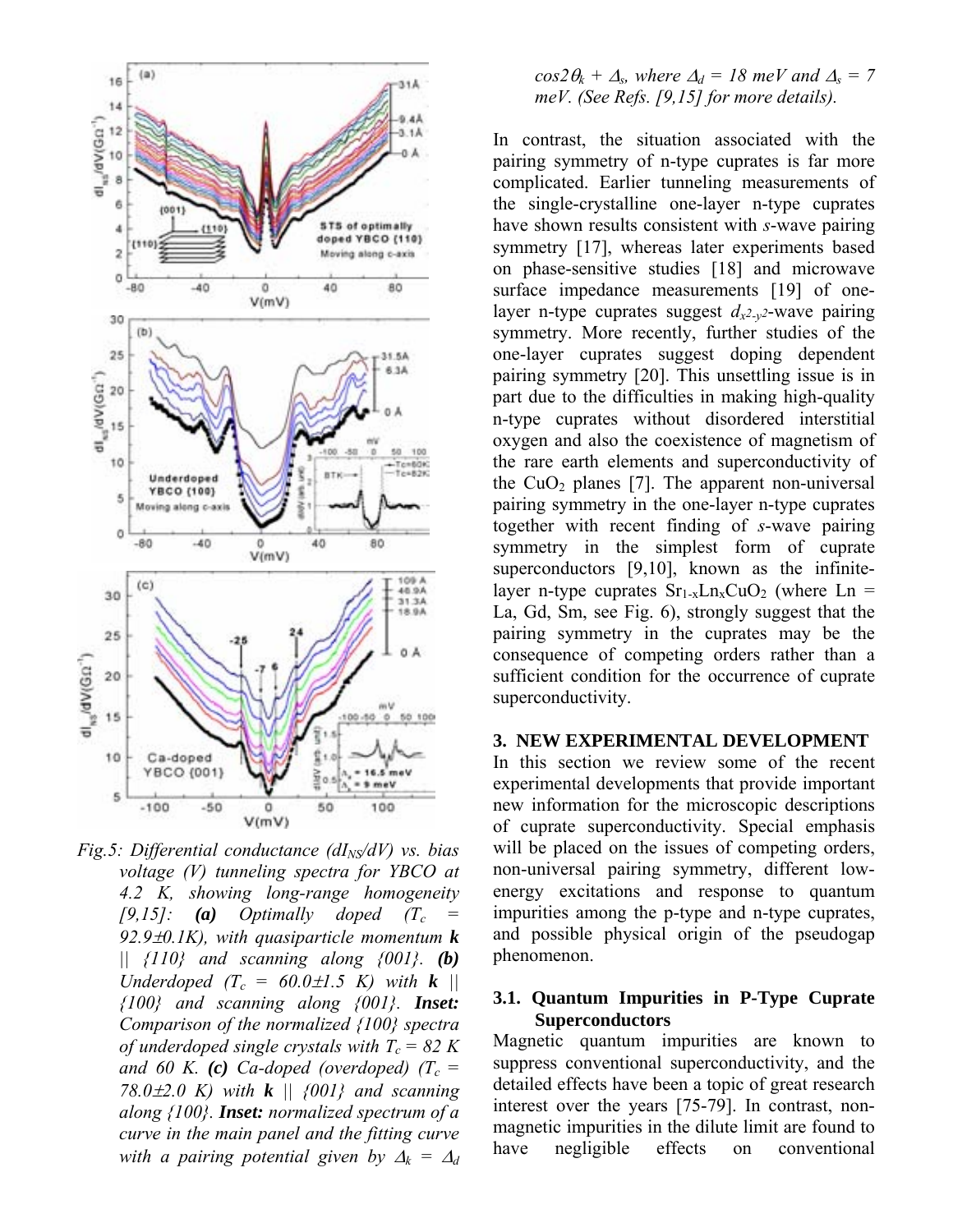superconductivity [80]. However, recent findings of strong effects of spinless quantum impurities on p-type cuprate superconductors [15,81-92] have rekindled active investigation on the effects of quantum impurities on superconductivity.



*Fig.6: Comparison of the crystalline structures of representative p-type and n-type cuprates. We note the absence of apical oxygen in all n-type cuprates, in contrast to the existence of CuO6 octahedron or its variations in all ptype cuprates. Moreover, the infinite-layer system differs from all other cuprates in that there is no excess block of charge reservoir between consecutive CuO2 planes.* 

Generally speaking, the effects of quantum impurities on superconductivity depend on the pairing symmetry and the existence of magnetic correlation in cuprate superconductors [93-101]. For instance, Fermionic nodal quasiparticles in the cuprates with either  $d_{x^2-y^2}$  or  $(d_{x^2-y^2+s})$  pairing symmetry can interact strongly with the quantum impurities in the  $CuO<sub>2</sub>$  planes and incur significant suppression of superconductivity regardless of the spin configuration of the impurity [93-97], in stark contrast to the insensitivity to spinless impurities in conventional *s*-wave superconductors [80]. Moreover, the spatial evolution of the quasiparticle spectra near quantum impurities would differ significantly if a small component of complex order parameter existed in the cuprate [98]. For instance, should the pairing symmetry contain a complex component such as  $(d_{x^2-y^2}+id_{xy})$ that broke the T-symmetry, the quasiparticle spectrum at a spinless impurity site would reveal

two resonant scattering peaks at energies of equal magnitude but opposite signs in the electron-like and hole-like quasiparticle branches [98]. In contrast, for either  $d_{x^2-y^2}$  or  $(d_{x^2-y^2}+s)$  pairing symmetry [15,92], only one resonant scattering peak at the impurity site is expected for large potential scattering strength [93-97]. In addition, the existence of nearest-neighbor  $Cu^{2+}-Cu^{2+}$ antiferromagnetic coupling in the superconducting state of the cuprates can result in an unusual Kondo-like behavior near a spinless impurity [82,84,88-91,100,101] due to induced spin-1/2 moments on the neighboring  $Cu^{2+}$ -ions that surround the Cu-site substituted with a spinless ion such as  $\text{Zn}^{2+}$ , Mg<sup>2+</sup>, Al<sup>3+</sup> and Li<sup>+</sup> [82,84,88-91], as schematically illustrated in Fig. 7.



*Fig. 7: Effects of quantum impurities on p-type cuprate superconductors in the underdoped limit. Upper panel: Induced magnetic moments on the neighboring Cu2+ sites surrounding a spinless impurity*   $(such \ as \ Zn^{2+}, Mg^{2+}, Al^{3+}, and \ Li^{+} \ with \ S=$ *0) in p-type cuprates. Lower panel: A localized Ni2+ impurity coexisting with the background AFM coupling in the CuO2 plane.*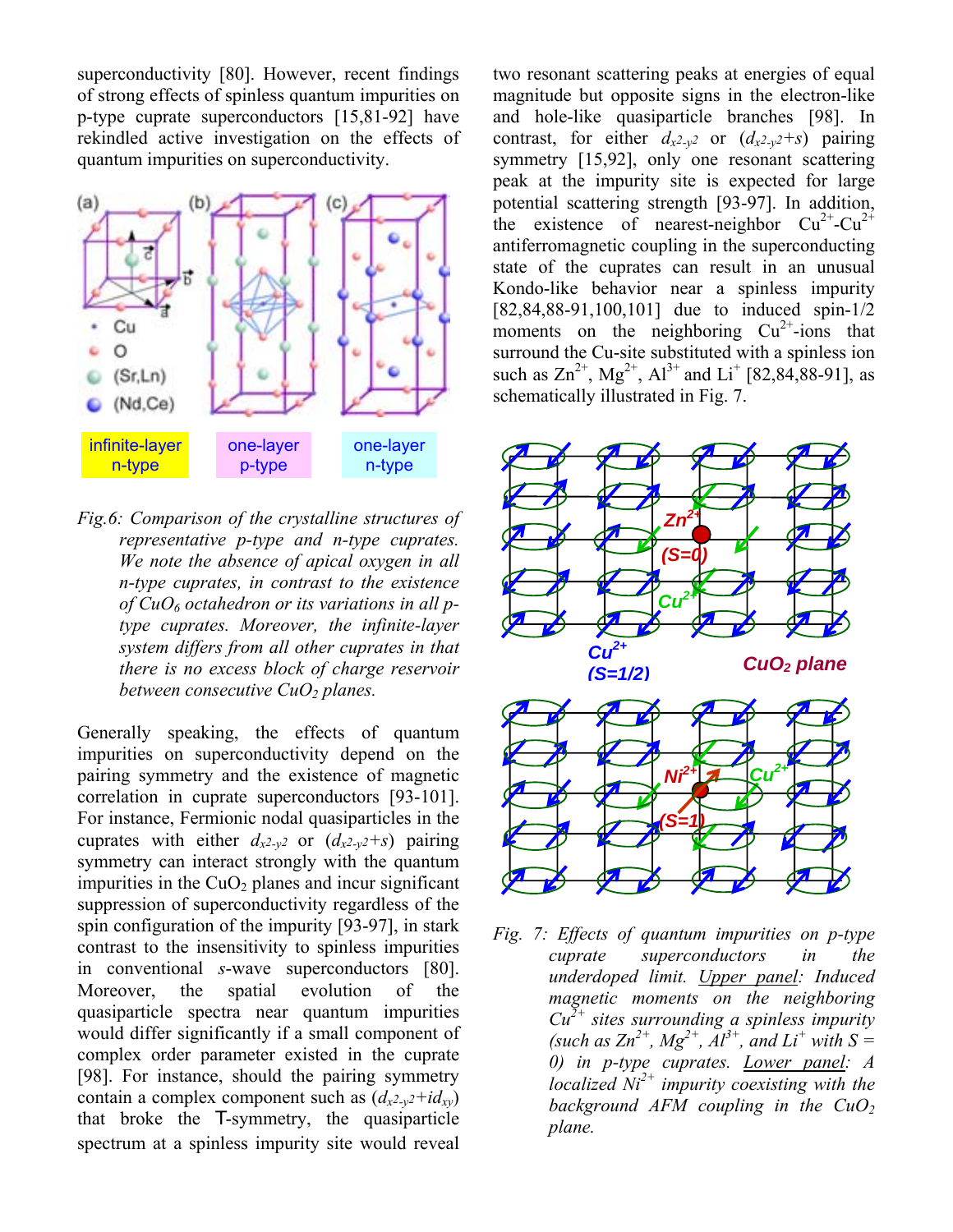Empirically, the Kondo-like behavior associated with isolated spinless impurities in p-type cuprates has been confirmed from the nuclear magnetic resonance (NMR) and inelastic neutron scattering experiments, and the spinless impurities are found to have more significant effects on broadening the NMR linewidth, damping the collective magnetic excitations and reducing the superfluid density than magnetic impurities such as  $Ni^{2+}$  with  $S = 1$ [82,84,88-91]. On the other hand, both types of impurities exhibit similar global effects on suppressing  $T_c$ , increasing the microwave surface resistance in the superconducting state and increasing the normal state resistivity [81-102]. The stronger suppression of superconductivity due to spinless impurities in *d*-wave cuprates can be attributed to the slower spatial relaxation of spin polarization near the spinless impurities than that near the  $S = 1$  impurities due to the delocalized spatial distribution of the induced moments in the former [99-101], as illustrated in Fig. 7.

Detailed spatial evolution of the quasiparticle tunneling spectra near these quantum impurities in the cuprates can provide useful information for the pairing state of the cuprates, and has recently been investigated in impurity-substituted  $Bi_2Sr_2CaCu_2O_{8+δ}$  (Bi-2212) [92,102] and  $YBa<sub>2</sub>Cu<sub>3</sub>O<sub>7-δ</sub>$  (YBCO) [10] systems using lowtemperature scanning tunneling microscopy (STM). While in principle both the potential scattering and the Kondo effect contribute to the quasiparticle spectra near spinless impurities, which of the two contributions may be dominant depends on the doping level [101] and cannot be easily determined because direct probing of the quasiparticle spectra near the quantum impurities with scanning tunneling spectroscopy (STS) involves not only the density of states in the  $CuO<sub>2</sub>$ planes of the cuprates but also the tunneling matrix [100,101]. The tunneling matrix depends on the atomic structure of the surface layers and the exact path of the tunneling quasiparticles [100], which is difficult to determine empirically.

Nonetheless, one can still derive useful information from the STM experimental data by the following simplified consideration. If one 1) neglects many-body interactions in the cuprates, 2) limits the effect of quantum impurities to perturbative and one-band approximation without solving for the spatially varying pairing potential self-consistently [101], and 3) disregards the interaction among impurities, one can describe the effect of quantum impurities with the Hamiltonian  $H = H_{BCS} + H_{imp}$ . Here  $H_{BCS}$  denotes the  $d_{x^2-y^2}$ wave BCS Hamiltonian [101] that contains the normal (diagonal) one-band single-particle eigenenergy and anomalous (off-diagonal)  $d_{x^2-y^2}$ -wave pairing potential  $\Delta_k$  (=  $\Delta_d$ cos2 $\theta_k$ ,  $\theta_k$  being the angle relative to the anti-node of the order parameter in the momentum space) of the unperturbed host, and  $H_{imp} = H_{pot} + H_{mag}$  denotes the impurity perturbation due to both the localized potential scattering term  $H_{pot}$  (=  $U \sum_{\sigma} c_{\sigma}^{\dagger} c_{\sigma}$ ; *U*: the on-site Coulomb scattering potential) and the Kondo-like magnetic exchange interaction term  $H_{\text{mag}}$  (=  $\Sigma_R$  *J<sub>R</sub>S*• $\sigma_R$ ) between the spins of the conduction carriers on the **R** sites ( $\sigma_R$ ) and those of the localized magnetic moments (*S*).

The above Hamiltonian can be used to obtain the quasiparticle spectra associated with quantum impurities in *d*-wave superconductors by means of Green's function techniques. If one further neglects contributions from the tunneling matrix, one obtains a single resonant energy at <sup>Ω</sup>*0* on the impurity site in either pure potential scattering limit for a point impurity or pure magnetic scattering limit for four induced moments associated with one spinless impurity [93-97]. For pure potential scattering, one has [94,95]:

$$
|\varOmega_0/\varDelta_d| \approx [(\pi/2 \cot \delta_0 / \ln(8/\pi \cot \delta_0)], \qquad (1)
$$

where  $\delta_0$  is the impurity-induced phase shift in the quasiparticle wavefunction of a  $d_{x^2-y^2}$ -wave superconductor, and  $\delta_0 \rightarrow (\pi/2)$  in the strong potential scattering (unitary) limit. Moreover, the intensity of the resonant scattering is expected to decay rapidly within approximately one Fermi wavelength, and the spatial evolution of the quasiparticles spectra under a given bias voltage V  $= (\Omega_0/e)$  should reveal 4-fold symmetry of the underlying lattice. Indeed, the spatially resolved STS studies of spinless impurities in optimally doped YBCO and Bi-2212 systems are in reasonable agreement with theoretical predictions for  $d_{x^2-y^2}$ -wave superconductors [15,92], although whether potential scattering or Kondo effect may be more important has not been determined conclusively. Representative tunneling spectra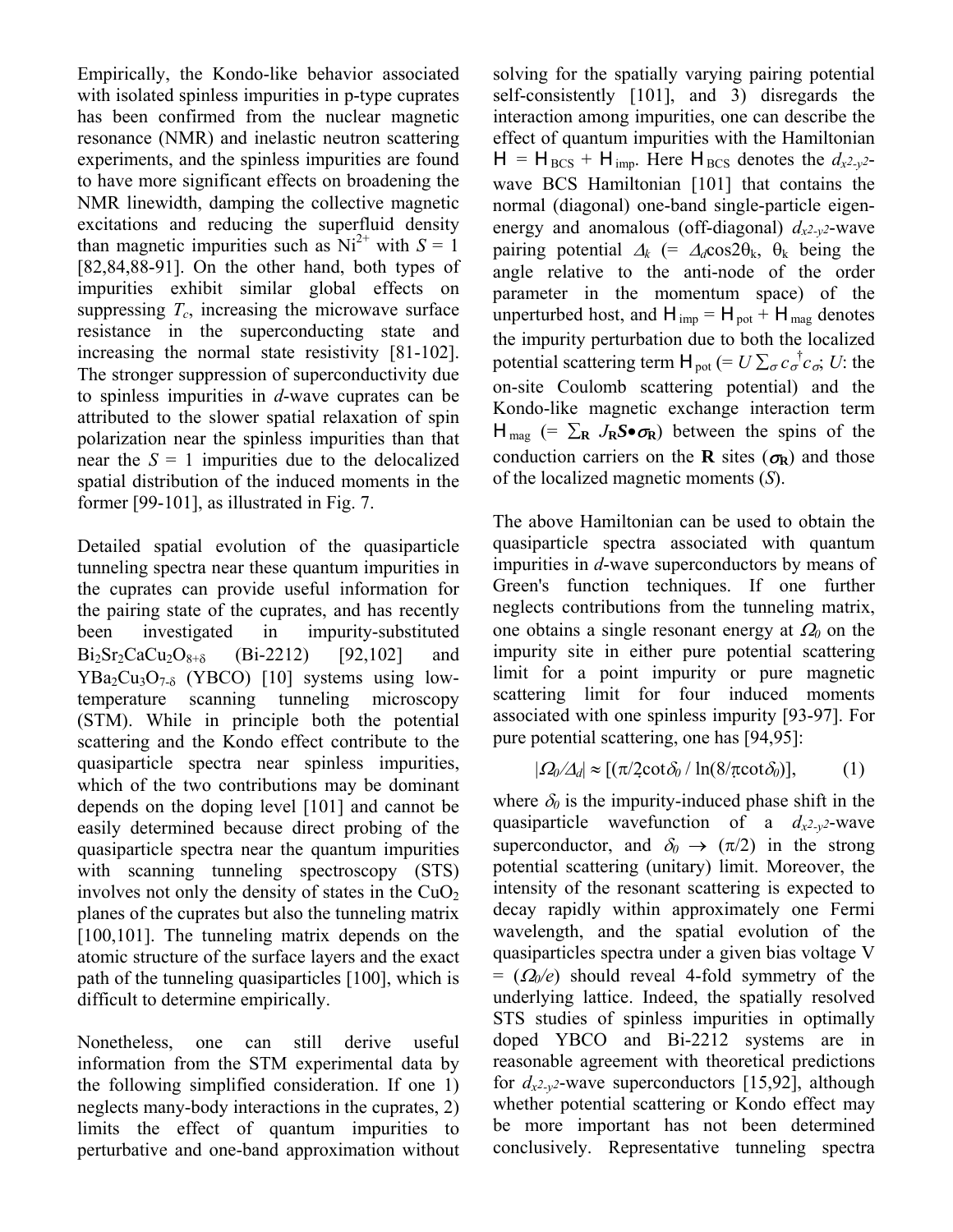associated with either  $\text{Zn}^{2+}$  or  $\text{Mg}^{2+}$  impurities in YBCO are illustrated in Fig. 8. On the other hand, for magnetic impurities with both contributions from  $H_{pot}$  and  $H_{mag}$ , there are two spin-polarized impurity states at energies  $\pm \Omega_{1,2}$  [96]:

$$
|\Omega_{l,2}/\Delta_d| = 1/[2N_F(U \pm W \ln |8N_F(U \pm W)|], \quad (2)
$$

where  $N_F$  denotes the density of states at the Fermi level and  $W = JS \bullet \sigma$  implies that magnetic impurities are isolated and equivalent at all sites. This prediction for magnetic impurities in  $d_{x^2-y^2}$ wave superconductors has been verified by STS studies of Ni-substituted Bi-2212 single crystals [102], and the results are in stark contrast to those of magnetic impurities in conventional *s*-wave superconductors [103,104]. In the latter case, the irrelevance of potential scattering yields only one magnetic impurity-induced bound-state energy at  $\pm |\Omega_B|$  and  $|\Omega_B| < \Delta_0$ , where  $\Delta_0$  is the *s*-wave pairing potential, and  $|Q_B|$  is given by [76]:

$$
|\Omega_B/\Delta_0| = (\pi/2) J S N_F. \tag{3}
$$

Despite overall similarities in their response to quantum impurities, detailed STS studies of the Bi-2212 and YBCO systems still revealed some interesting differences [15,92]. First, the global superconducting gap  $\Delta_d$  was suppressed to (25 ± 2) meV due to non-magnetic impurities from  $\Delta_d$  = (29) ± 1) meV in pure YBCO [15], whereas the global effect of Zn on Bi-2212 could not be determined because of the strong spatial variations in the tunneling gap values of Bi-2212 [105,106]. Second, the energy  $\omega_{div}$  associated with the "diphump" satellite features (see Fig. 8(a)) also shifted substantially relative to that in pure YBCO, whereas such an effect could not be quantified in Bi-2212. The dip-hump feature has been attributed to quasiparticle damping by the background manybody excitations such as incommensurate spin fluctuations [107,108], triplet particle-particle excitations [5,52] or phonons [109], and the resonant energy of the many-body excitation may be empirically given by  $|Q_{res}| = |\omega_{dip} - \Delta_d|$ . We find that the magnitude of <sup>Ω</sup>*res* in the (Zn,Mg)-YBCO sample decreased significantly to  $(7 \pm 1)$  meV from that in the pure YBCO where  $|Q_{res}| = (17 \pm 1)$ meV. This drastic decrease in <sup>Ω</sup>*res* with the very small impurity concentration (<1%) in our Zn and



*Fig. 8: Normalized c-axis quasiparticle spectra of an optimally doped YBCO near Zn2+ or Mg2+ impurity at 4.2 K. (a) Left panel: An impurity scattering spectrum with a resonant peak at*  $\Omega$ <sup>*1</sup>*</sup> *~* − *10 meV and a typical c-axis spectrum far away from impurities. Right panel: Spatial variation of the impurity-induced resonant peak intensity. (b) Left panel: Representative spectra revealing spatial variations in the quasiparticle spectra along the Cu-O bonding direction from an impurity with a maximum scattering at*  $\Omega_2 \sim +4$  *meV. We note the alternating resonant peak energies between* <sup>+</sup> *4 meV and* − *4 meV and the particle-hole*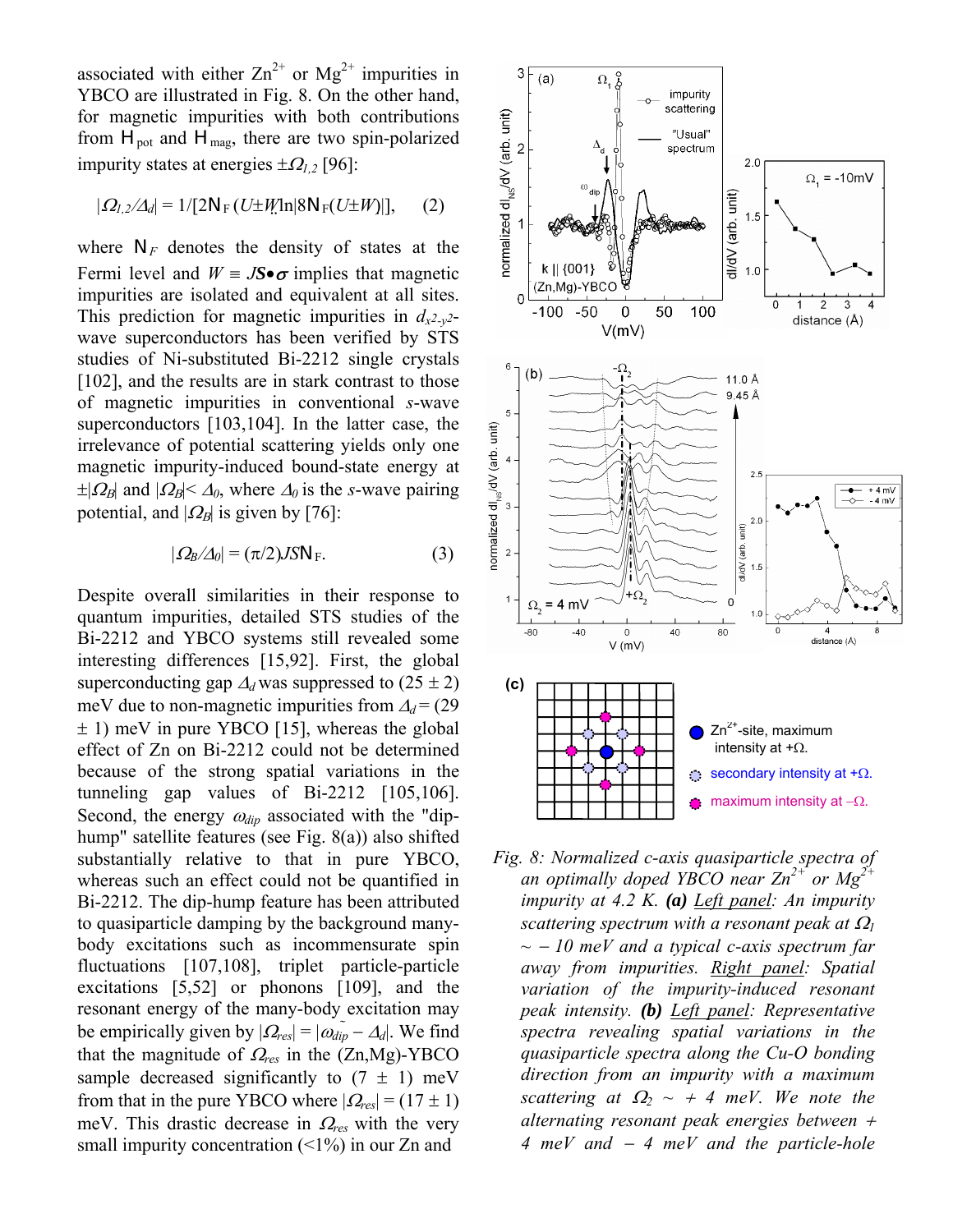*asymmetry in the degrees of suppression of the superconducting coherence peaks. Right panel: Spatial variation of the impurityinduced resonant peak intensity at ±*Ω*2. (c) Theoretical predictions [101] for the spatial variations of the impurity scattering intensity at resonant energies*  $\pm \Omega$  *on the CuO<sub>2</sub> plane.* 

Mg-substituted YBCO has clearly ruled out phonons as the relevant many-body excitations to the satellite features [9,15]. On the other hand, the induced moments due to spinless impurities can suppress the gapped spin fluctuations in the  $CuO<sub>2</sub>$ planes by randomizing the AFM spin correlation. Third, details of the local spectral evolution near the impurity site also vary somewhat between the Bi-2212 and YBCO systems [15,92]. For instance, the range of impurity effect is longer  $(\sim 3 \text{ nm})$  in YBCO [15] relative to that in Bi-2212 ( $\sim$  1.5 nm) [92]. Moreover, the resonant scattering peak in YBCO appears to alternate between energies of the same magnitude and opposite signs near some of the impurities [113], as exemplified in the left panel of Fig. 8(b). Such spatial variations are expected for both Kondo-like and charge-like impurities in *d*-wave superconductors [101].

The response of p-type cuprates such as YBCO [15] and Bi-2212 systems [92] to quantum impurities is empirically in agreement with a pairing state that is gapless along the  $(\pm \pi, \pm \pi)$ momentum directions, regardless of the relative strength of potential scattering and magnetic exchange interaction. Therefore the tunneling spectroscopic studies of pure and impuritysubstituted p-type cuprates all suggest that the pairing symmetry of p-type cuprates is consistent with pure  $d_{x^2-y^2}$  for tetragonal crystals or  $(d_{x^2-y^2}+s)$ for orthorhombic crystals [15,16,69,92,102,113], both symmetries involving nodes in the pairing potential along  $(\pm \pi, \pm \pi)$ . These studies place an upper bound of less than 5% for any secondary complex pairing component [15,16,69].

#### **3.2. Strongly Correlated S-Wave Pairing in the Infinite-Layer N-Type Cuprates**

As discussed earlier in Section 2.2, the pairing symmetry in the n-type cuprates appears to be non-universal and doping dependent [9,10,17-20]. In particular, the simplest form of cuprate superconductors [114,115], known as the infinite-



*Fig. 9: (a) The tunneling gap* ∆*d(p) of YBCO, as determined from STS measurements, is compared with the measured gap* ∆*\*(p) in Bi-2212 from various techniques, including direct measurements on mesa structures (Krasnov et al. [110]), point contact and S-I-S break-junction measurements (Miyakawa et al. [111]), and STS studies (Renner et al. [112]). The doping level p, except for the optimally doped (Zn,Mg)-YBCO, is estimated by means of an empirical formula*  $T_c = T_{c,max}$  $\left[1{-}82.6(p{-}0.16)^2\right]$ , with  $T_{c,max} = 93.0$  K for *the optimally doped YBCO. The global value of* ∆*d in the optimally doped (Zn,Mg)-YBCO is reduced relative to that of pure YBCO. (b) Comparison of* Ω*res(p) and* Ω*2(p) for YBCO and Bi-2212. Note the resemblance of*  $\Omega_{res}(p)$ *to* ∆*d(p), and the significant suppression of*  <sup>Ω</sup>*res due to spinless impurities.* 

layer n-type cuprates  $Sr_{1-x}Ln_xCuO_2$  (where Ln = La, Gd, Sm, see Fig. 6), reveal strong spectroscopic evidences for a pure *s*-wave pairing symmetry, although the pairing state still differ significantly from conventional weak-coupling characteristics [9,10,113]. In this subsection, we summarize the experimental evidence for strongly correlated *s*-wave superconductivity in the infinite-layer system. The specific aspects for consideration include: 1) momentum-independent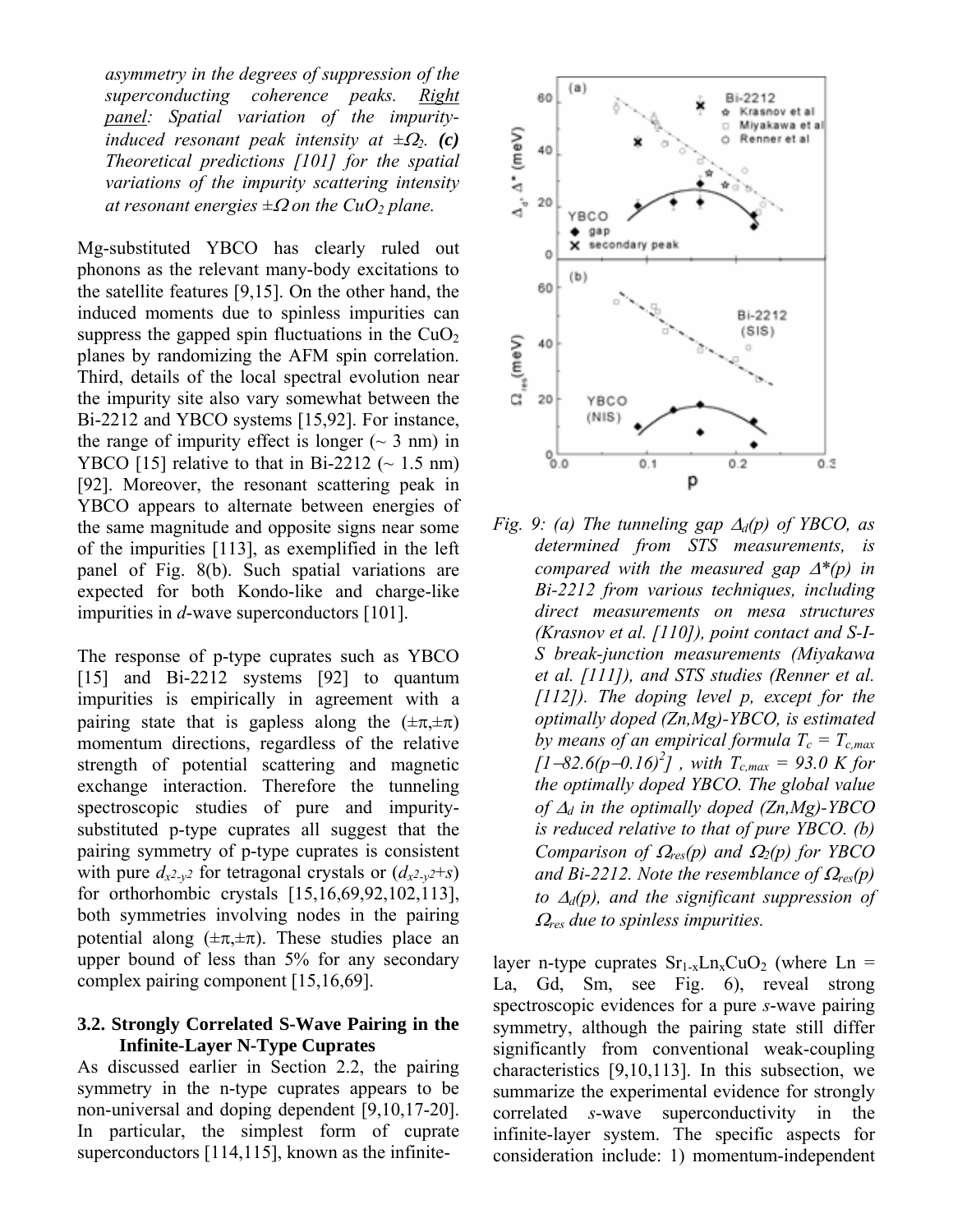quasiparticle tunneling spectra and the absence of satellite features, 2) conventional response to quantum impurities, and 3) consistency of magnetic impurity-induced bound states with the Shiba states for *s*-wave superconductors. We also critically examine the relevance of pseudogap to cuprate superconductivity, particularly given the absence of pseudogap in all n-type cuprates under zero magnetic field [9-12].

Concerning the issue of pairing symmetry, it is feasible that the pairing symmetry of p-type cuprates favors  $d_{x^2-y^2}$ -wave over *s*-wave in order to minimize the on-site Coulomb repulsion and the orbital potential energy while maintaining the quasi-two dimensionality, because the presence of apical oxygen in p-type cuprates (see Fig. 6) lifts the degeneracy of  $d_{x^2-y^2}$  and  $d_{3z^2-r^2}$  orbitals in favor of *dx2-y2*-orbital for holes, as discussed earlier. On the other hand, the absence of apical oxygen in the n-type cuprates retains the degeneracy of  $d_{x^2-y^2}$  and  $d_{3z^2-r^2}$ , thus favoring a more three-dimensional pairing. In the case of one-layer n-type cuprates, the large separation between consecutive  $CuO<sub>2</sub>$ planes could still favor a  $d_{x^2-y^2}$ -wave pairing symmetry that preserves the quasi-two dimensionality, although the exact pairing symmetry in a specific cuprate depends on the subtle balance of competing energy scales as a function of electron doping and also on the degree of oxygen disorder in the interstitial sites between  $CuO<sub>2</sub>$  planes.

In contrast, the infinite-layer n-type cuprates such as  $Sr<sub>0.9</sub>La<sub>0.1</sub>CuO<sub>2</sub>$  differ from other cuprates in a number of ways. First, the infinite-layer system contains only one metallic monolayer of Sr or La rather than a large charge reservoir as in other cuprates between consecutive  $CuO<sub>2</sub>$  planes. Second, the c-axis superconducting coherence length ( $\xi_c \sim 0.53$  nm) is longer than the c-axis lattice constant  $(c_0)$  [116,117], in contrast to the typical condition of  $\xi_c \ll c_0$  in most other cuprates. Hence, the infinite-layer system is expected to reveal more three-dimensional characteristics. Third, Knight-shift experiments [11] have revealed that the carrier density of the optimally doped  $Sr<sub>0.9</sub>La<sub>0.1</sub>CuO<sub>2</sub>$  at the Fermi level is significantly smaller than that in typical p-type cuprates, being  $\sim$  25% that of optimally doped  $YBa<sub>2</sub>Cu<sub>3</sub>O<sub>7-δ</sub>$ . These atypical characteristics of the infinite-layer system are suggestive of a tendency towards more isotropic pairing symmetry and strong electronic correlation.

Despite their importance to better understanding of cuprate superconductivity, the infinite-layer n-type cuprates are very difficult to synthesize, and the lack of single-phased compounds with high volume fraction of superconductivity has hindered research progress until a recent breakthrough [116,117]. Using high-pressure  $( \sim 4 \text{ GPa})$  and high-temperature  $({\sim} 1000 \degree \text{C})$  annealing conditions, Jung *et al.* have been able to achieve single-phased  $Sr<sub>0.9</sub>Ln<sub>0.1</sub>CuO<sub>2</sub>$  compounds with nearly  $\sim$  100% superconducting volume [116]. The availability of these high-quality infinite-layer cuprates has enabled our STS studies of the quasiparticle tunneling spectra and the pairing symmetry, yielding some curious characteristics that defy widely accepted notions derived from ptype cuprate superconductors [9,10].

First, the quasiparticle tunneling spectra and the superconducting energy gap  $\Delta$  appear to be momentum-independent, as manifested by spectra taken on more than 300 randomly oriented single crystalline grains [9,10] and exemplified in Fig. 10. Second, the ratio of  $(2\Delta/k_B T_c) \sim 7$  for  $T_c = 43$  K is much larger than the BCS ratio  $({\sim} 3.5)$  for weak coupling *s*-wave superconductors. Third, no discernible satellite features exist in the quasiparticle spectra, in sharp contrast to those of all p-type cuprates, as manifested by the two insets of in Fig. 10 for normalized tunneling spectra taken on optimally doped YBCO and  $Sr<sub>0.9</sub>La<sub>0.1</sub>CuO<sub>2</sub>$  (La-112). It is worth noting that in the context of *t-J* or Hubbard model, the satellite features are strictly associated with *d*-wave pairing symmetry [5,52,107,108]. Fourth, the tunneling gap features completely vanish above *Tc*, suggesting the absence of a pseudogap [9,10], which is also independently verified by NMR experiments [11]. Fifth, the global response of the system is fundamentally different from that in ptype cuprates, being insensitive to non-magnetic impurities such as Zn up to 3% and extremely susceptible to magnetic impurities such as Ni so that superconductivity becomes completely suppressed with  $\leq 3\%$  Ni substitution [9,10,117], as manifested in Fig. 11.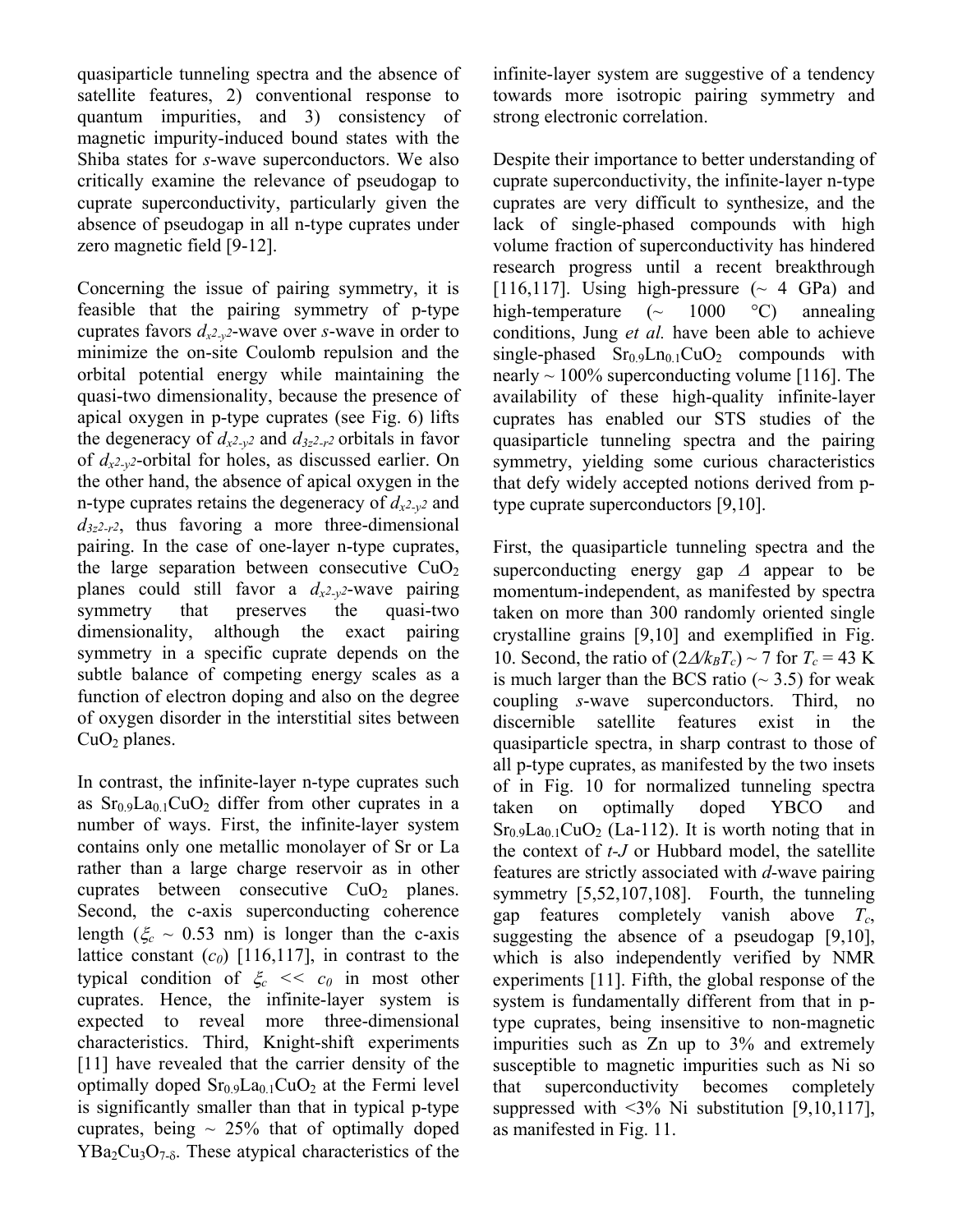

*Fig.10: Main Panel: Representative quasiparticle spectra taken on pure Sr0.9La0.1CuO2 and at 4.2 K, showing momentum-independent spectral characteristics and vanishing DOS at zero bias. Right inset: Normalized spectrum relative to the background conductance shown as the dotted line in the main panel. We note the absence of satellite features for |V|>*∆*/e and excess DOS* at  $0 \leq |V| \leq \Delta/e$ . Left inset: *Normalized c-axis tunneling spectrum of a YBCO single crystal, showing significant satellite features at high energies, in contrast to the spectrum of*  $Sr_0<sub>9</sub>La<sub>01</sub>CuO<sub>2</sub>$ *.* 

As described in the previous subsection, cuprate superconductors with  $d_{x^2-y^2}$  pairing symmetry are strongly affected by both magnetic and nonmagnetic quantum impurities in the  $CuO<sub>2</sub>$  planes. On the other hand, superconductors with *s*-wave pairing symmetry are insensitive to a small concentration of non-magnetic impurities due to the fully gapped Fermi surface and therefore limited interaction with the low-energy excitations at low temperatures [80]. Thus, the global response of the infinite-layer system to quantum impurities is indeed consistent with *s*-wave pairing symmetry. Assuming the validity of the Abrikosov-Gor'kov theory [75], we estimate  $J \sim$ 0.3 eV [113] for  $Sr<sub>0.9</sub>La<sub>0.1</sub>CuO<sub>2</sub>$  with a critical magnetic impurity concentration  $x_c \sim 3\%$ . This exchange energy is comparable to but somewhat

larger than the  $Cu^{2+}-Cu^{2+}$  antiferromagnetic coupling constant.



*Fig.11: Bulk magnetic susceptibility data of pure Sr0.9La0.1CuO2 (La-112) and those with small concentrations of impurities. While the superconducting volume consistently decreases with increasing impurities, the superconducting transition temperature*  $(T_c)$ *~ 43 K for pure La-112) reveals little dependence on spinless Zn-impurity substitution up to 3%, and drastic decrease of with magnetic Ni-impurity substitution [9,117].* 

Although the momentum-independent pairing potential  $\Delta$  is supportive of a fully gapped Fermi surface, details of the spectral characteristics appear different from those of weak-coupling isotropic *s*-wave superconductors. To examine whether the discrepancy may be the simple result of anisotropic pair potential, we have performed the generalized BTK analysis [16,21,22] and concluded that any anisotropy exceeding 8% should have yielded resolvable momentumdependent variations in the quasiparticle spectra [113], as exemplified in Fig. 12. So what may have been the physical origin for the excess subgap quasiparticle DOS (see the right inset of Fig. 10) in the infinite-layer cuprates despite a momentum-independent energy gap and the vanishing quasiparticle DOS at the zero bias that rules out disorder-induced effects? The answer may lie in the unusual low-energy excitations in ntype cuprates. That is, the deviation from the spectra of conventional *s*-wave superconductors may be attributed to the coupling of thermally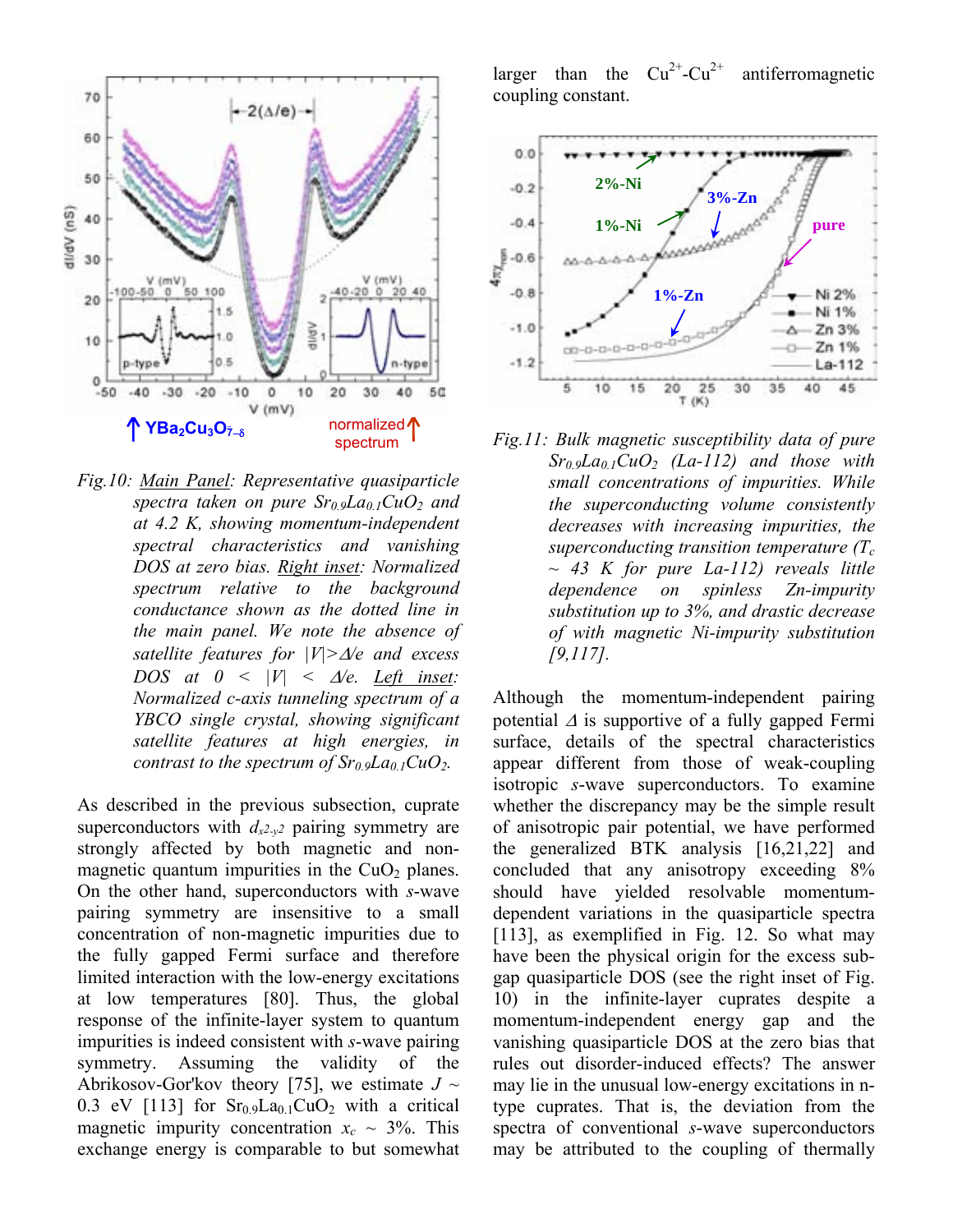induced quasiparticles to the background SDW. As stated before, the low-energy spin excitations in n-type superconducting cuprates are gapless SDW according to neutron scattering experiments [118]. These low-energy excitations are absent in conventional *s*-wave superconductors so that the latter reveal little sub-gap DOS at low temperatures. The presence of SDW in n-type cuprates may also weaken Cooper pairing, thus yielding generally lower  $T_c$  in n-type cuprates.



 $20$ <br>V (mV)  $V$  (mV) *Fig.12: Calculated quasiparticle tunneling spectra for various pairing symmetries with anisotropic pairing potentials* ∆*k as given. Upper panel corresponds to different quasiparticle tunneling momenta into a pure d-wave superconductor. The lower left panel corresponds to those of an anisotropic swave pairing potential with uniaxial symmetry, and the lower right panel depicts the spectra of anisotropic s-pairing with 4 fold in-plane modulations [113].* 

 $+\Delta$  k

 $40$ 

 $\dot{o}$ 

 $10$ 

30

40

 $\overline{0}$  -

 $\circ$ 

 $10$ 

20

30

Besides the momentum-independent spectral characteristics and excess sub-gap quasiparticle DOS associated with the infinite-layer cuprates, the absence of discernible satellite features is also noteworthy, as manifested in the inset of Fig. 10. We have described in previous sections that the satellite features in p-type cuprates can be attributed to quasiparticle damping by gapped spin excitations along the Cu-O bonding direction [107,108]. Hence, the absence of such satellite features is consistent with the absence of gapped incommensurate spin fluctuations and *s*-wave superconductivity in the infinite-layer system.

Further verification for the pairing symmetry can be made via studying the response of the superconductor to magnetic and non-magnetic impurities. As shown in Fig. 11, the bulk response of the infinite-layer system to quantum impurities differs substantially from that of p-type cuprates [117] and resembles that of conventional *s*-wave superconductors. Moreover, detailed investigation of the local quasiparticle spectra reveals additional support for the *s*-wave pairing symmetry in the infinite-layer system. That is, the tunneling gap value of optimally doped La-112 with 1% Zn impurities remains comparable to that of pure La-112 with no apparent spatial variations, although excess sub-gap quasiparticle density of states exists due to disorder [9,10,113]. In contrast, significant particle-hole asymmetry is induced in the quasiparticle tunneling spectra of the La-112 sample with 1% Ni impurities [9,10,113], as shown in Fig. 13(a). The long range impurityinduced density of states in Fig. 13(b) is also consistent with the extended Shiba states [76] for magnetic impurity bands in *s*-wave superconductors, and only one bound-state energy  $|\Omega_B|$  ~ 5 meV can be identified [113], in contrast to the local quasiparticle spectra near magnetic impurities in *d*-wave superconductors [95,102] where strong quasiparticle spectral variations near a magnetic impurity and two different impurityinduced resonant energies are observed. It is interesting to note that the exchange interaction *J* derived from Eq. (3) with empirical values of  $|Q_B|$ ,  $\Delta_0$  and N<sub>F</sub> is also consistent with the estimate using Abrikosov-Gor'kov theory  $[75]$  with a critical magnetic concentration  $x \sim 0.3$  [113]. Hence, all spectral characteristics of the Nisubstituted La-112 sample are consistent with those of a strongly correlated *s*-wave pairing superconductor.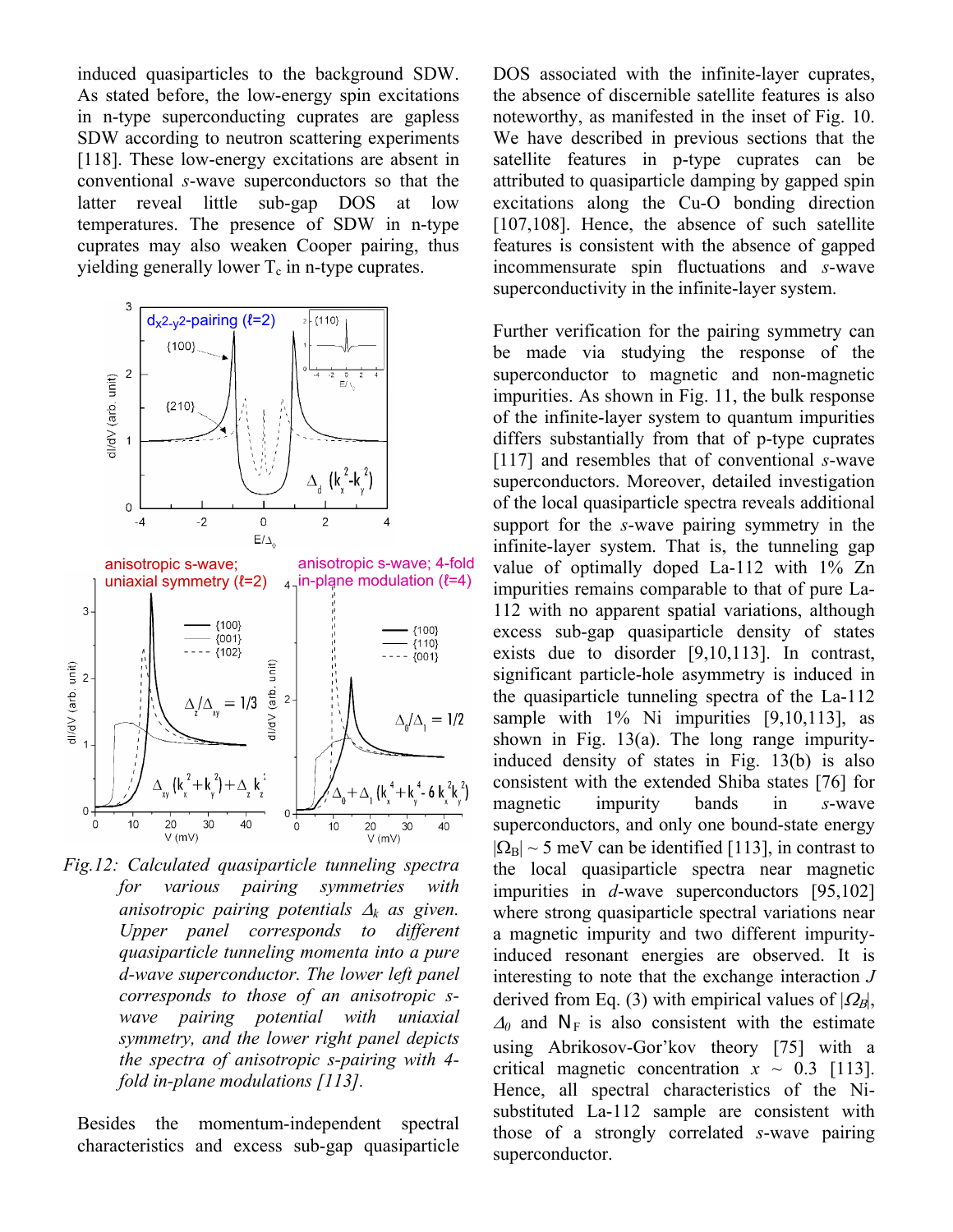

*Fig.13: (a) Comparison of the quasiparticle spectra taken on pure*  $Sr<sub>0.9</sub>La<sub>0.1</sub>C<sub>u</sub>O<sub>2</sub>$  *and on*  $Sr_0, Ia_{0,1}(Cu_{0,99}Ni_{0,01})O_2$  at 4.2 K. The inset *illustrates the spectral difference of the two spectra in the main panel, which corresponds to Ni-impurity contributions. (b) Long-range spatial extension of the impurity spectral contribution. The spectra have been shifted vertically in the graph for clarity. These spectra appear to be quite homogeneous over long range within each grain, consistent with the Shiba states for impurity bands. Two asymmetric bound-state energies in the electron-like and hole-like branches are visible at*  $|\Omega_B| \sim 5$  *meV*, *corresponding to*  $J \sim 0.3$  *eV for*  $\Delta_0 = 13$ *meV. (See Ref. [113] for more details).*

In addition to *s*-wave pairing symmetry, the optimally doped La-112 system exhibits complete absence of pseudogap above  $T_c$  from both tunneling studies [9,10] (Fig. 14) and the Knight shift measurements [11]. Recent tunneling spectroscopic studies of the one-layer n-type cuprates  $Pr_{2-x}Ce_xCuO_{4-y}$  [12] also reveal no pseudogap phenomenon above  $T_c$  for a wide range of doping levels in zero field, while the application of high magnetic fields at  $T \ll T_c$  results in an effective pseudogap at  $T^* < T_c$  for several underdoped samples, with *T\** decreasing with increasing electron doping and vanishing at the optimal doping level. Hence, the pseudogap phenomenon is obviously not a precursor for superconductivity in n-type cuprates.

#### **3.3. Remark on the Origin of the Pseudogap**

Regarding the physical origin of the pseudogap phenomenon, we conjecture that in p-type cuprates the decreasing zero-field *T\** with increasing holedoping may be correlated with gapped spin excitations such as the incommensurate spin fluctuations [24-28] or triplet pair excitations [5,52], so that the decreasing spin stiffness with increasing doping naturally yields a decreasing *T\**. The gapped spin excitations imply spin-singlet states exist between  $T_c$  and  $T^*$ , which are effectively preformed pairs with physical properties different from those of conventional Fermi liquid. In contrast, the presence of gapless SDW excitations in n-type cuprates may imply that spin-singlet pairs cannot exist above  $T_c$ because of the incompatibility of SDW with spinless singlet pairs once the superconducting gap vanishes. On the other hand, the application of a large magnetic field competes with the background AFM spin correlation, so that the resulting low-energy spin excitations in n-type cuprates could change from gapless SDW to gapped spin-flip processes, thereby yielding an effective pseudogap. Moreover, the energy cost for spin flips under a constant magnetic field is expected to decrease with decreasing spin stiffness, which is consistent with a decreasing field-induced *T\** that decreases with the increasing doping level. Thus, our conjecture of the pseudogap being a manifestation of quasiparticle damping by gapped spin excitations in doped cuprates has provided a consistent phenomenology for the following experimental facts: 1) the doping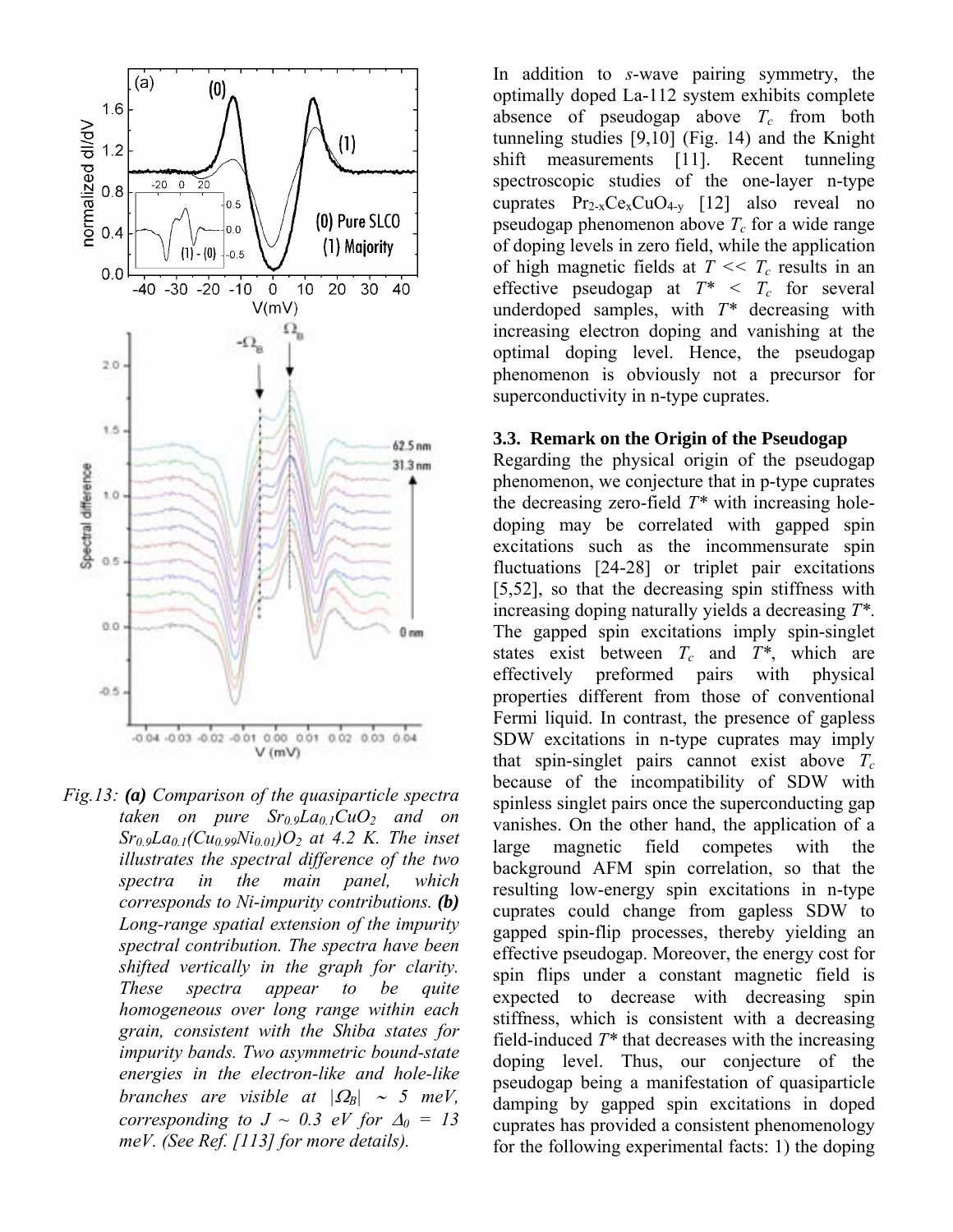dependence of  $T^*$  in p-type cuprates; 2) the non-Fermi liquid behavior in the pseudogap regime of p-type cuprates.; 3) the absence of zero-field pseudogap and the doping dependence of a fieldinduced pseudogap in n-type cuprates; and 4) the excess sub-gap quasiparticle DOS in n-type cuprates at  $T \ll T_c$ .



*Fig. 14: Comparison of the tunneling spectra of Sr<sub>0.9</sub>La<sub>0.1</sub>CuO<sub>2</sub> taken at T = 4.2 K (~ 0.1 T<sub>c</sub>)* and at  $T \rightarrow T_c$ , showing complete absence of *any pseudogap above Tc.* 

### **3.4. Competing Orders in the P-Type Cuprate Superconductors**

In the presence of competing orders, a specific order parameter can prevail if other orders are suppressed by external variables. For instance, doping dependence of the resistive state properties of various p-type cuprates has been investigated by applying large magnetic fields at low temperatures, with a metal-to-insulator crossover behavior found at a doping level well below the optimal doping [119], implying no QCP near the optimal doping. On the other hand, neutron scattering studies of the vortex state of  $La<sub>2</sub>$ - $_{x}Sr_{x}CuO_{4}$  (x = 0.16 [120] and 0.12 [121]) and  $La<sub>1.875</sub>Ba<sub>0.125-x</sub>Sr<sub>x</sub>CuO<sub>4</sub>$  [122] have revealed that the AFM spin ordering within the vortex core is enhanced to the extent comparable to that in the normal state, while the spin correlation extends over a spatial range substantially longer than the vortex-vortex separation [120-122]. Moreover, the spin correlation exhibits  $8a_0$ -periodicity, suggesting a related  $4a_0$ -periodicity for the charge [120]. This interesting observation associated with the vortex cores of p-type cuprates is further corroborated by the STS studies of an optimally doped Bi-2212 system, where directly observation of  $4a_0 \times 4a_0$  "checker-board" low-energy (< 12 meV) charge structures within the vortex cores are made [123]. The spectroscopic findings were initially interpreted as the manifestation of competing AFM and superconductivity [58,60]. That is, the AFM spin order and the accompanying charge order is presumably enhanced due to the suppression of superconductivity in the vortex core and in the regions surrounding the vortex cores due to the presence of induced supercurrents [58,60]. However, further STS studies of the Bi-2212 system in the absence of field [124] also reveal similar checker-board patterns for large areas of the sample, prompting reevaluation of the original interpretation [124]. By performing Fourier analyses on the energy-dependent spatial conductance modulations of the spectra, dispersion relations consistent with those derived from angular resolved photoemission spectroscopy (ARPES) [125,126] are found. This finding suggests that the zero-field conductance modulations in STS data of Bi-2212 are primarily the result of interferences due to elastic scattering of quasiparticles between states of equivalent momenta on the Fermi surface of the superconductor [124]. This simple explanation has effectively ruled out the possibility of charge stripes as a competing order in the Bi-2212 system, because the presence of charge stripes would have resulted in momentum-independent Fourier spectra, in contrast to the strongly dispersive spectra [124]. As for the excess checker-board like conductance modulations within the vortex cores under the application of large dc magnetic fields [123], it is yet to be verified whether a similar scenario, based on quasiparticle interferences due to elastic scattering between equivalent states on the field-driven normal-state Fermi surface, can account for the large magnitude of conductance modulations inside the vortex core [123,124]. It is worth noting that the quasiparticle interference scenario [124] cannot easily account for either the magnetic fieldinduced enhancement of AFM spin correlations [120-122] or the metal-to-insulator transition [119] in the La-Sr(Ba)-Cu-O system. Hence, competing orders of AFM and superconductivity may still be relevant when one considers the field-induced effects on cuprate superconductivity.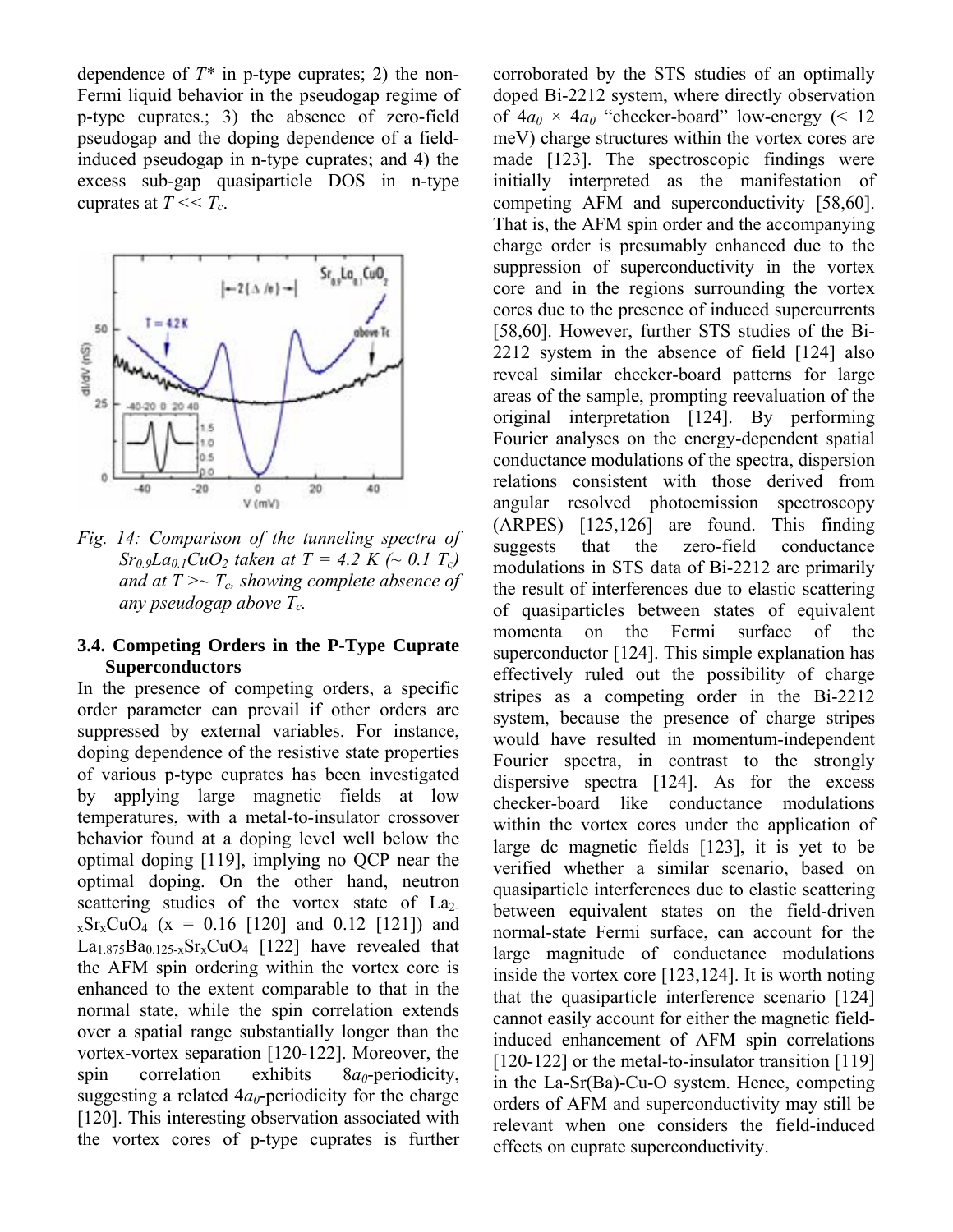Another seemingly controversial issue regarding the spatial variation of the superconducting order parameter in different cuprates [15,105,106] can also be understood in the context of competing orders. That is, it has been noted recently from STS studies that nano-scale variations exist in the tunneling gap of the Bi-2212 system [105,106], with nano-scale regions of sharp superconducting coherence peaks embedded in a "less" superconducting" background of pseudogap-like broadened tunneling peaks in the spectra. These nano-scale regions are comparable in size while the density of these regions increases linearly with hole-doping level [105], and the spectra eventually become spatially homogeneous for strongly overdoped samples [127]. On the other hand, no such nano-scale variations can be found in the YBCO system, as manifested by STS studies of a wide doping range of YBCO samples that revealed the long-range  $(\sim 100 \text{ nm})$  spatially homogeneous spectral characteristics [9,15], and by NMR studies of similar systems [128]. The different behavior between YBCO and Bi-2212 can be understood as two types of doped Mott insulators that respond differently to the doping level, similar to the different response of type-I and type-II superconductors to an applied magnetic field [129]. More specifically, consider two competing phases A and B in a strongly correlated electronic system, as schematically illustrated in Fig. 15. Depending on the magnitude of the effective inertia and interaction potential in the Hamiltonian of the physical system, different behavior as a function of the chemical potential  $(\mu)$  can exist [5,130,131]. If Phases A and B are separated by a first-order critical point or a critical line as depicted in Fig. 15(a), nano-scale phase separations can occur for  $\mu \sim \mu_c$ . On the other hand, if Phases A and B can coexist over a range of doping levels, as depicted in Fig. 15(b), the sample would reveal long range phase homogeneity for the intermediate doping range. Finally, glassy behavior would occur in the crossover regime if disorder dominates between Phases A and B, as shown in Fig. 15(c). Thus, the nano-scale order-parameter variations in Bi-2212 may be associated with the phase diagram in Fig. 15(a) while the long-range spatially homogeneous order parameter in YBCO may be related to the phase diagram in Fig. 15(b).



*Fig. 15: Possible temperature (T) vs. chemical potential phase (*µ*) diagrams for two competing phases A and B. Different behavior depends on the energy scales of competing terms in the Hamiltonian.* 

The question is: what may be the relevant competing phases in YBCO and Bi-2212, and what may be the differences between YBCO and Bi-2212 that give rise to varying spatial homogeneity in the superconducting order parameter? We speculate that the competing orders in the p-type cuprates may be the pseudogap phase and the superconducting state. The former corresponds to a phase with incommensurate gapped spin excitations and the latter is an effective spin liquid. On the difference(s) between YBCO and Bi-2212 that may be responsible for determining the magnitude and sign of the domain wall energy between the competing phases, we suspect that the large anisotropy in Bi-2212 (particularly in underdoped samples) versus the stronger three dimensional coupling in YBCO may contribute to the occurrence of nano-scale phase separations in the former. This issue awaits further theoretical investigation. We also remark that the formation of nano-scale phase separations is by no means a necessary condition for superconductors with short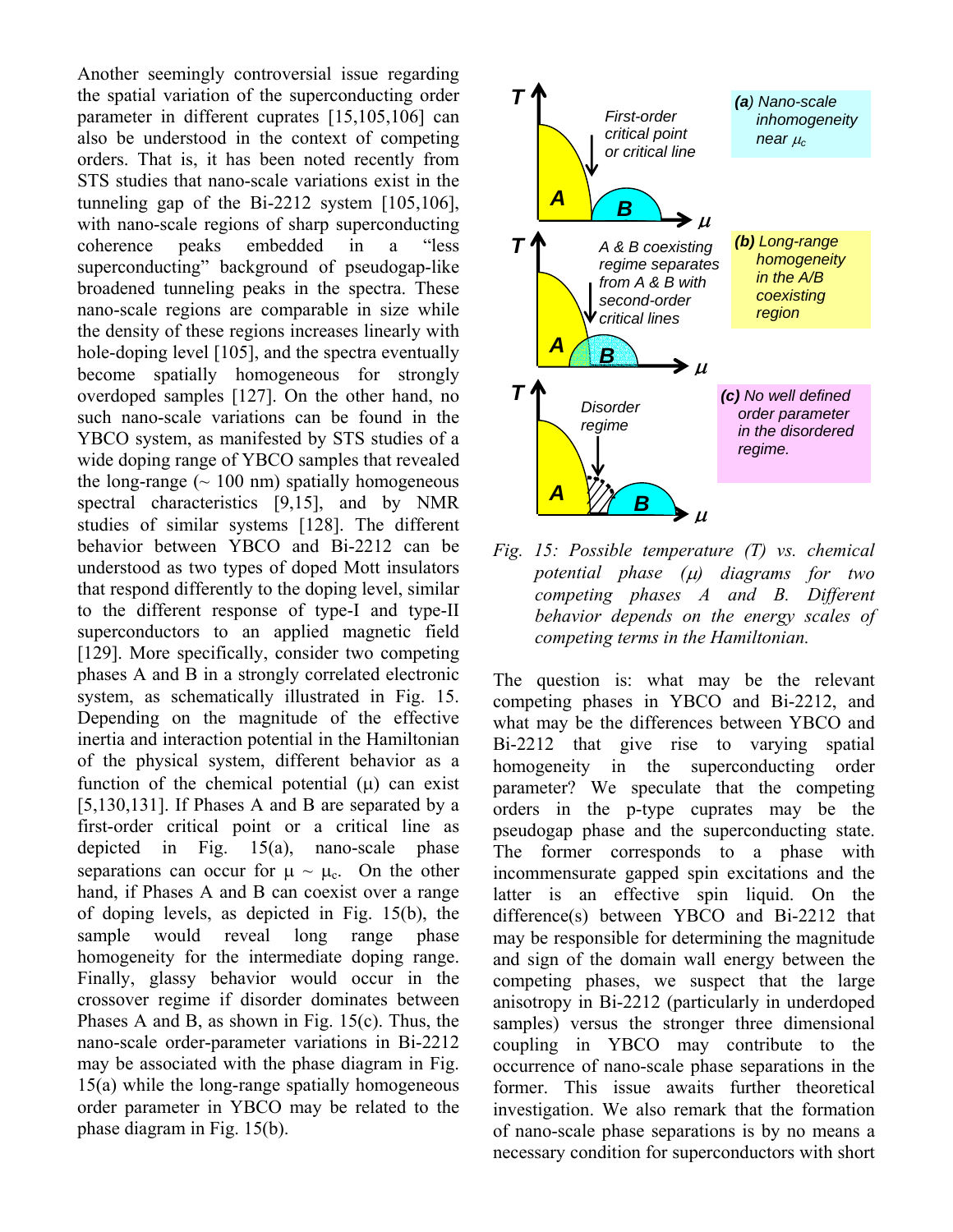coherence lengths, as some might have naively assumed. In fact, different ground states as a function of the chemical potential have also been observed in the perovskite manganites  $Ln<sub>1</sub>$ .  $x_{x}M_{x}M_{0}O_{3}$  (Ln: La, Nd, Pr, M: Ca, Sr, Ba), which are strongly correlated electronic systems showing colossal negative magnetoresistance (CMR) effects [130-132]. Depending on the doping level and the chemical composition, the competing phases of ferromagnetism (FM) and AFM in the manganites can result in nano-scale inhomogeneity in the magnetic order parameter, as empirically manifested by STM imaging [132] and theoretically verified via numerical calculations [130,131].

### **3.5. Unusual Effects of Spin-Polarized Quasi-Particles on Cuprate Superconductivity**

Given the relevance of AFM correlation to cuprate superconductivity and the drastic effects of quantum impurities on the physical properties of the pairing state, one may consider an interesting scenario of injecting spin-polarized quasiparticles into the cuprates and investigating the relaxation process of the polarized spin currents. In addition, by comparing spin-injection experimental results with data derived from simple quasiparticle injection, one can obtain useful information for the spin and charge transport mechanisms in cuprate superconductors and investigate the possibility of spin-charge separation [35,137]. Indeed, such experiments have been conducted by fabricating layered structures of perovskite ferromagnet (F), non-magnetic metal (N), insulator (I) and cuprate superconductor (S), with ferromagnetic CMR manganites  $La_{0.7}Ca_{0.3}MnO_3$  (LCMO) and La0.7Sr0.3MnO3 (LSMO) chosen for the *F*-layer, non-magnetic LaNiO<sub>3</sub> (LNO) for the *N*-layer, SrTiO<sub>3</sub> (STO) or yttrium-stabilized zirconium (YSZ) for the *I*-layer, and YBa<sub>2</sub>Cu<sub>3</sub>O<sub>7−δ</sub> (YBCO) for the *S*-layer. Such heterostructures can be grown epitaxially on perovskite substrates (e.g.  $LaAlO<sub>3</sub>$ , yielding high-quality interfaces without degradation to the constituent layers [35,133-136], thereby ensuring minimum interface quasiparticle spin scattering and maximum spin polarization for the injection currents. The spin polarized currents can be obtained by passing electrical currents through half-metallic [138-140] ferromagnetic manganites before forcing them into the superconducting layer, as illustrated in Fig. 16.

Systematic studies of the critical current density  $(J_c)$  of the superconducting layer in perovskite F-I-S and N-I-S heterostructures as a function of the injection current density  $(J_{inj})$  and temperature  $(T)$ have been made on samples with a range of thicknesses for the *F*-, *N*- and *I-*layers [35,135]. In addition, STS studies of the quasiparticle DOS under finite  $J_{ini}$  have been performed on the YBCO layer [136]. These measurements reveal much stronger effects of spin-polarized quasiparticles than those of simple quasiparticles on cuprate superconductors [35,135,136]. Further analyses of the data indicate that conventional theory of non-equilibrium superconductivity [141,142] is not applicable to the spin-injection phenomena in cuprate superconductors [35], and that the spin relaxation mechanism in the cuprate appears anisotropic, with unusually slow in-plane spin relaxation, probably due to the long-range disruptive effects of spin polarized currents on the background AFM correlation [35]. On the other hand, the c-axis spin relaxation is much faster, with a characteristic relaxation time comparable to that associated with the spin-orbit interaction [35]. These findings underscore the importance of AFM correlation to the integrity of cuprate superconductivity, and are also supportive of quasiparticles rather than solitons (e.g. spinons and holons) as the relevant low-energy excitations in the superconducting state of the cuprates [35].





*Fig. 16: Schematic illustration for spin injection experiments in perovskite F-I-S samples. For more details, see Refs. [35,135].* 

## **3.6. Strong Phase Fluctuation Effects & Novel Vortex Phases and Dynamics**

Being doped Mott insulators with layered structures, the order parameter of cuprate superconductors reveals reduced phase stiffness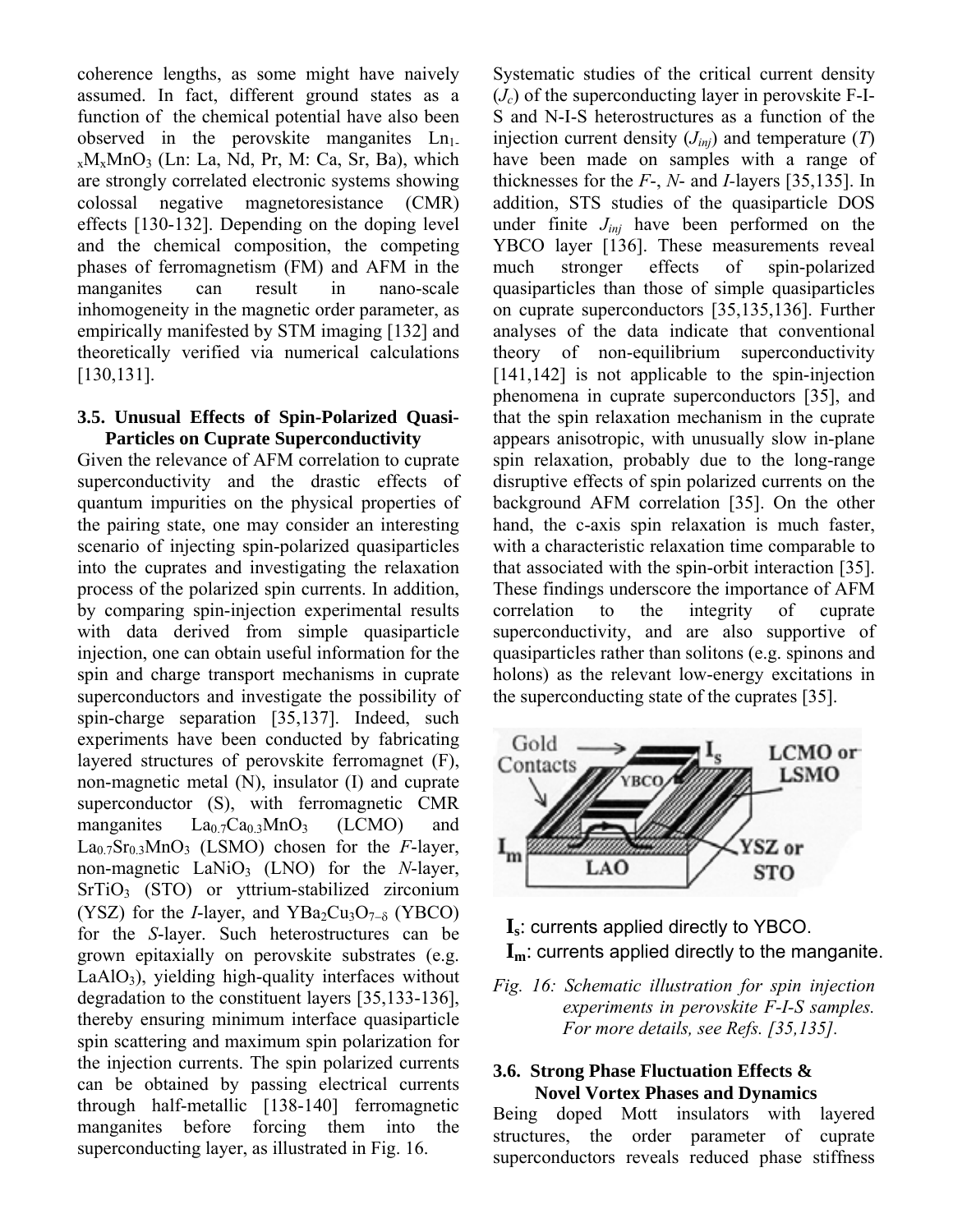and strong fluctuation effects, particularly in the underdoped p-type cuprates [42,143]. The fluctuation effects are manifested in the magnetic, electrical and thermal transport properties. In particular, novel vortex phases and dynamics in the mixed state of cuprate superconductors have yielded rich experimental phenomena and new theoretical understanding [143-145]. The most significant difference between the vortex state of cuprate superconductors and that of conventional type-II superconductors is the existence of a vortex-liquid state [143] intermediate between a vortex-solid state and the normal state of the former. In particular, the vortex dynamics of the cuprates appears to be very sensitive to disorder and anisotropy, so that the equilibrium vortexsolid state varies from the Abrikosov lattice to Bragg glass [146] or vortex glass [147,148] under random point disorder, to Bose glass under parallel columnar defects or twin boundaries along the crystalline c-axis [149,150], to splayed glass under canted columnar defects [151,152], or pinned Josephson vortices for magnetic fields parallel to the  $CuO<sub>2</sub>$  planes [145,153,154]. Moreover, different types of phase transitions can exist within the vortex-solid phase [155,156], between the vortex-solid and vortex-liquid phases [157-159], and within the vortex-liquid state [160], depending on the disorder and anisotropy of the cuprate. In addition, anomalous sign reversal in the Hall conductivity with varying temperature and magnetic field is found in the vortex-liquid state of both p-type and n-type cuprate superconductors [161-164]. These rich phenomena are believed to be the direct consequence of strong phase fluctuations in the cuprates, and the physical origin for the strong fluctuations is obviously tied to the microscopic theory of the cuprates.

Besides experimental manifestation of strong fluctuation effects on vortex dynamics in the superconducting state, other noteworthy findings associated with fluctuation effects in the normal state include non-vanishing superfluid density above  $T_c$ , as obtained from complex conductivity of Bi-2212 [165], and enhanced Nernst effect associated with vortex excitations in  $La_{2-x}Sr_2CuO_4$ and  $Bi<sub>2</sub>Sr<sub>2</sub>LaCu<sub>2</sub>O<sub>8−δ</sub>$  above the upper critical field  $H_{c2}(T)$  and  $T_c$  [166]. However, the range of fluctuations in the normal state appears significantly different between the zero-field [165] and high-field [166] experiments, the former being substantially smaller than the latter. Moreover, while the zero-field complex conductivity data [165] above  $T_c$  can be understood in terms of phase fluctuations of the superconducting order parameter, the enhanced Nernst effect in the normal state [165] cannot be explained with simple phase fluctuations alone. These results suggest that the application of large magnetic fields not only suppresses the superconducting order parameter but also influences the background spin correlation in the cuprates. Thus, the physical properties of p-type cuprates in the pseudogap regime appear to differ from conventional fluctuation conductivity. A full description for the unconventional properties may have to involve microscopic consideration for the spin correlation and pair excitations.

## **4. FURTHER DISCUSSION & OUTLOOK**

After reviewing a wide variety of experimental information associated with both p-type and n-type cuprates, it is clear that no obvious particle-hole symmetry exists in these doped Mott insulators, so that the simple approach of a one-band Hubbard model cannot provide a universal account for all experimental findings. In particular, it appears that only two commonalities can be identified among all families of cuprates. One is the strong electronic correlation and the other is the AFM spin correlation in the  $CuO<sub>2</sub>$  planes [9,10]. A number of important phenomena previously deemed as essential to cuprate superconductivity are in fact not universal, including the  $d_{x^2-y^2}$ pairing symmetry, the pseudogap phenomena and incommensurate spin fluctuations. These latest experimental developments have thus imposed stringent constraints on existing theories.

Can a sensible physical picture emerge from all experimental facts associated with both p-type and n-type cuprates while simultaneously reconcile a number of seemingly conflicting observations? Empirically, we note that an important difference between p-type and n-type cuprates is in the lowenergy spin excitations, although both systems retain short-range AFM  $Cu^{2+}$ -Cu<sup> $2+$ </sup> spin correlation in their superconducting state [6,25-28,118]. For arbitrary doping levels, incommensurate spin fluctuations could occur along the Cu-O bonding direction of p-type cuprate superconductors. These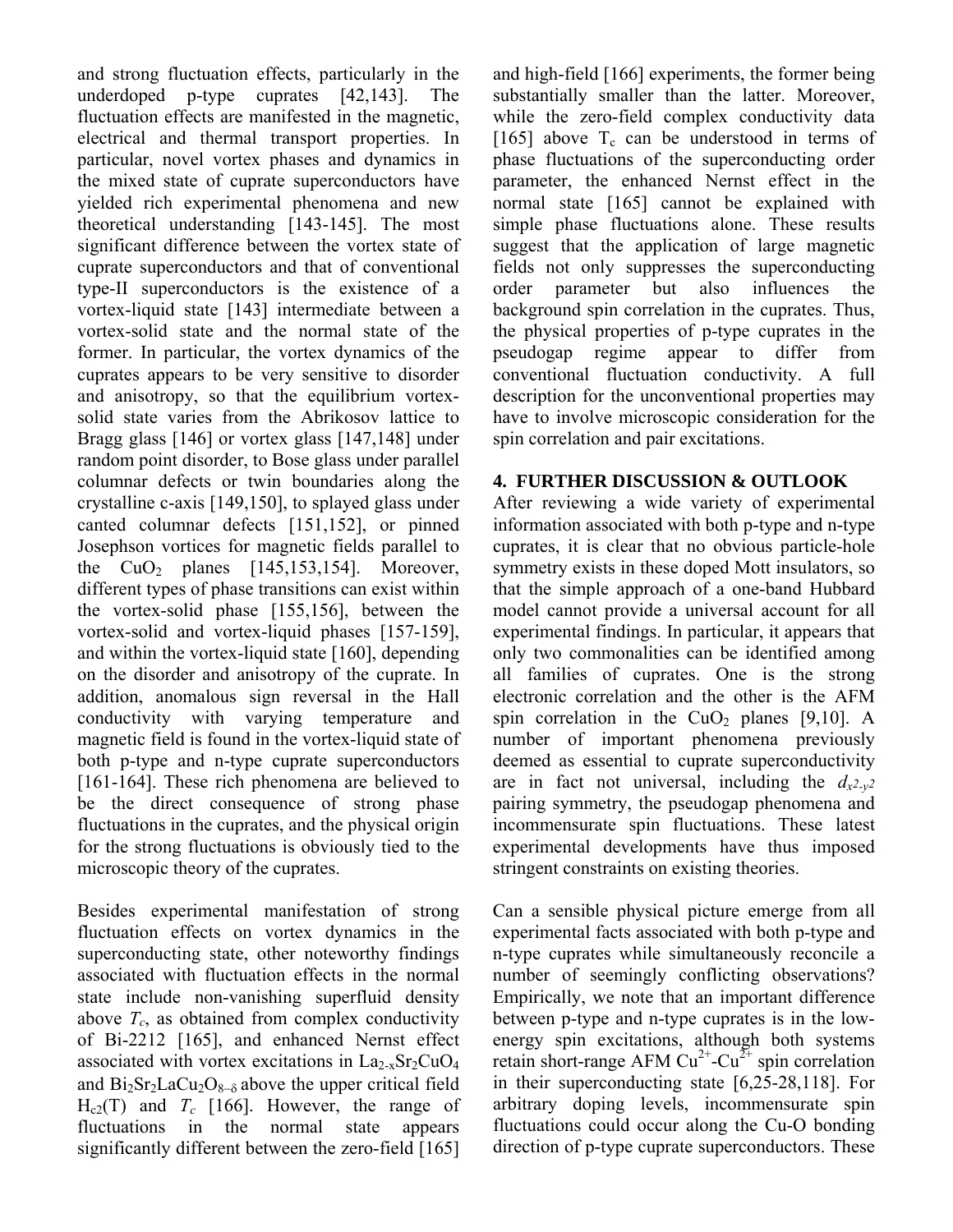spin fluctuations are gapped and are therefore suppressed in the ground state. The anisotropic spin excitation gap, quasi-two dimensionality and the tendency to minimize on-site Coulomb repulsion in p-type cuprates could conspire to yield the lowest ground state energy under pair wavefunctions with  $d_{x^2-y^2}$ -symmetry. Moreover, for a given doping level, the incommensurate spin excitation gap of p-type cuprates is always larger than or comparable to the superconducting gap [25-28], implying that singlet pairing of carriers can exist in the  $CuO<sub>2</sub>$  planes at temperatures below the incommensurate spin excitation gap, and that the relevant "mean-field" energy scale is  $\Omega_{res}$ rather than the AFM exchange energy *J*. This scenario is consistent with the presence of a pseudogap and the existence of singlet pairs in the pseudogap regime  $(T_c < T < T^*)$  of the p-type cuprates. Moreover, the fluctuation effects in the pseudogap regime are primarily associated with the charge rather than the spin degrees of freedom.

#### **Temperature**



*Fig. 17: An attempt to unify the phase diagrams of p-type and n-type cuprates may require the consideration of additional degrees of freedom.* 

On the other hand, the low-energy spin excitations in n-type cuprates are gapless SDW [118]. The presence of SDW in the superconducting state could hinder singlet pairing because of the tendency of misaligned spin orientation for pairs over a finite spatial distance, thus yielding generally lower  $T_c$  values in one-layer n-type

cuprate superconductors relative to one-layer ptype cuprates. The absence of gapped incommensurate spin excitations in n-type cuprates is also consistent with the absence of pseudogap. As for the pairing symmetry, it is conceivable that the combined effects of strong three dimensional electronic coupling in the infinite-layer system (see Fig. 6), the existence of isotropic SDW excitations and the degeneracy of  $d_{x^2-y^2}$  and  $d_{3z^2-y^2}$ -orbitals would favor *s*-wave pairing symmetry in the ground state. On the other hand, the quasi-two dimensionality energy in the one-layer n-type cuprates may compete with the aforementioned energy scales so that the overall energy difference between *s*- and  $d_{x^2-y^2}$ -wave pairing is small and strongly dependent on the doping level and oxygen disorder.

Despite the consistency of the above scenario with most experimental observation, it provides no microscopic description for the Cooper pairing in the  $CuO<sub>2</sub>$  planes. While it is clear that AFM spin correlation plays an important role in the pair formation and pseudogap phenomena, the link to unifying the phase diagrams of p-type and n-type cuprates is yet to be identified. Meanwhile, most phenomenology such as the stripe scenario or the DDW model can be regarded as special cases of competing orders rather than a sufficient condition for cuprate superconductivity. Thus, the primary theoretical challenge is to address the inadequacy of one-band Hubbard model and to examine whether multi-band approximation or inclusion of other variable(s) may be necessary in the quest of unifying the phenomenology of all cuprates, as schematically illustrated in Fig. 17. Ultimately, the development of an adequate microscopic theory for this strongly correlated electronic system must prescribe an effective attractive pairing interaction among carriers that suffer strong on-site Coulomb repulsion. The effective attraction may result from unique pair wavefunctions with optimized orbital and spin degrees of freedom that minimize the Coulomb repulsion, and the resulting effective attraction is likely to be only moderate compared with the bare Coulomb energy. In fact, the possibility of a moderate-to-small effective attraction may explain why certain physical properties associated with the cuprates can be reasonably modeled with the BCS approximation, although it is highly probable that the pairing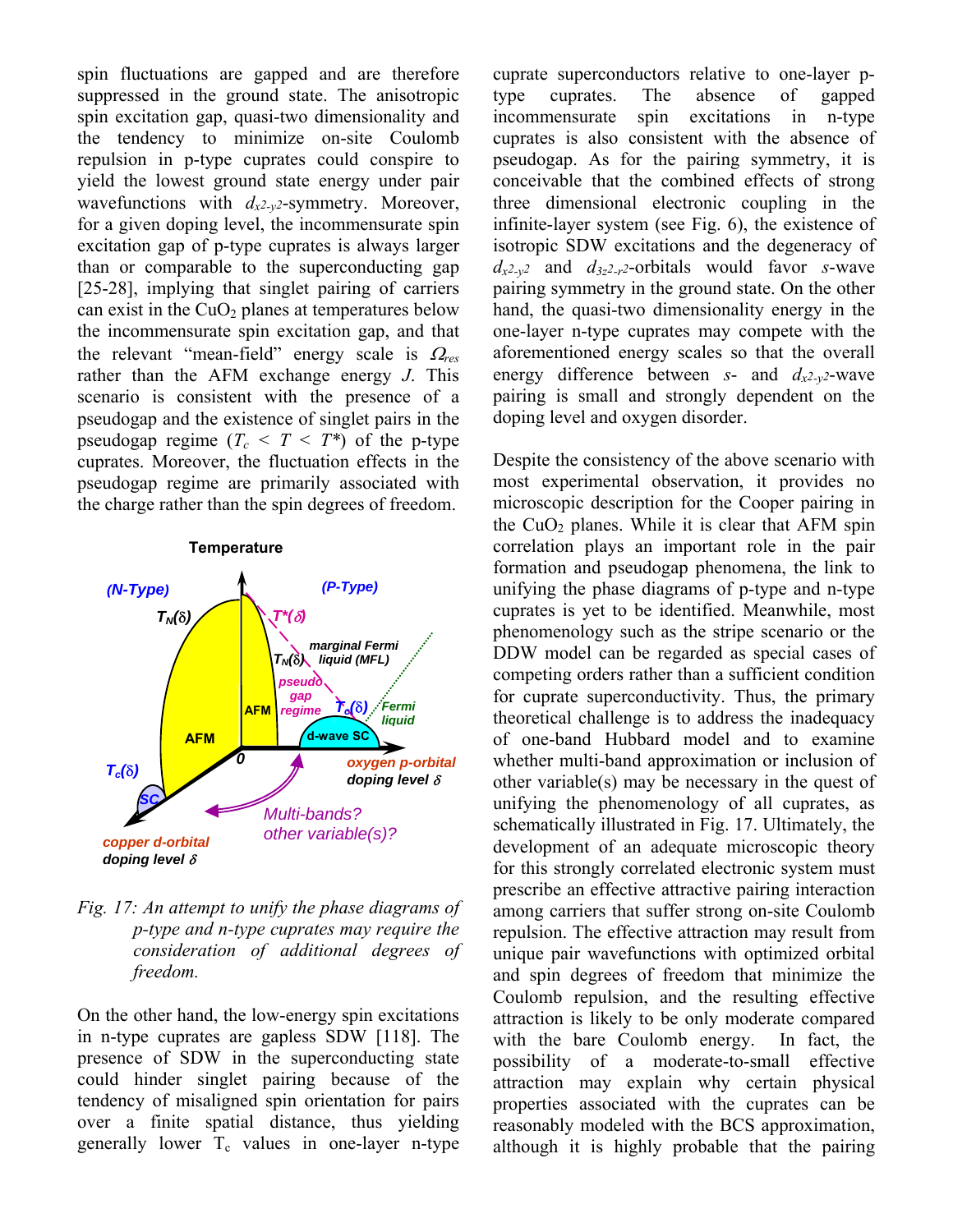mechanism for cuprate superconductivity is fundamentally different from conventional electron-phonon mediated BCS superconductivity, and may unavoidably involve magnetism.

## **5. CONCLUDING REMARKS**

The discovery and subsequent intense research of high-temperature superconducting cuprates have revolutionized our understanding of superconductivity and strongly correlated electronic materials. We have reviewed in this article some of the recent experimental developments and the status of various theoretical scenarios, and have suggested that many interesting experimental findings can be understood in terms of competing orders. On the other hand, the apparent differences among holedoped (p-type) and electron-doped (n-type) cuprates are indicative particle-hole asymmetry and of the inadequacy of considering the cuprates in terms of a one-band Hubbard model. It is conjectured that different forms of low-energy spin excitations in the cuprates, i.e. gapped incommensurate spin fluctuations in the p-type and gapless SDW in the n-type, may play an important role in determining the ground state and low-energy excitation spectra of the corresponding cuprate superconductors. In particular, the pseudogap phenomenon may be associated with the gapped incommensurate spin excitations, and therefore is absence in n-type cuprates. The pairing symmetry is also non-universal and appears to be a consequence of competing orders. The only ubiquitous properties among all cuprates are the strong electronic correlation and AFM spin interaction in the  $CuO<sub>2</sub>$  planes. Future research challenge will require the convergence of empirical facts and the development of a microscopic theory that unifies all experimental observation and provides an effective attractive interaction for pair formation in the  $CuO<sub>2</sub>$  planes of the cuprates.

## **6. ACKNOWLEDGEMENT**

The author is pleased to acknowledge collaborations with Ching-Tzu Chen and Chu-Chen Fu at Caltech, Dr. Richard P. Vasquez and Dr. L. Douglas Bell at the Jet Propulsion Laboratory, Prof. Jochen Mannhart and his research group at the University of Augsburg in Germany, Dr. Satuko Tajima and her research group at the Superconductivity Research Laboratory of ISTEC in Japan, and Prof. Sung-Ik Lee and his research group in Pohang University of Science and Technology in Korea. Useful discussions with Prof. Dung-Hai Lee, Prof. S. Uchida, Prof. Elbio Dagotto and Dr. Xiao Hu are gratefully acknowledged. The research at the California Institute of Technology (Caltech) has been supported by the National Science Foundation, Grant # DMR-0103045.

## **7. REFERENCES**

- [1] J. G. Bednorz and K. A. Muller: Z. Phys. **B64**, 189 (1986).
- [2] J. Orenstein and A. J. Millis, Science **288**, 468  $(2000)$ .
- [3] S. Sachdev: Science **288**, 475 (2000).
- [4] M. Vojta, Y. Zhang, and S. Sachdev, Phys. Rev. B **62**, 6721 (2000).
- [5] S.-C. Zhang: Science **275**, 1089 (1997); S.-C. Zhang et al.: Phys. Rev. B **60**, 13070 (1999).
- [6] M. A. Kastner et al.: Rev. Mod. Phys. **70**, 897 (1998).
- [7] M. B. Maple, MRS Bulletin, Vol.**15**, No. 6, pp. 60 -- 67 (1990).
- [8] T. Timusk and B. Statt, Rep. Prog. Phys. **62**, 61 (1999).
- [9] N.-C. Yeh et al.: Physica C **367**, 174 (2002)
- [10] C.-T. Chen et al.: Phys. Rev. Lett. **88**, (2002).
- [11] G. V. M. Williams et al.: Phys. Rev. B **65**, 224520 (2002).
- [12] L. Alff et al.: private communications (2002).
- [13] D. J. Van Harlingen: Rev. Mod. Phys. **67**, 515 (1995).
- [14] C. C. Tsuei and J. R. Kirtley, Rev. Mod. Phys. **72**, 969 (2000).
- [15] N.-C. Yeh et al.: Phys. Rev. Lett. **87**, 087003 (2001); Physica C **364-365**, 450 (2001).
- [16] J. Y. T. Wei et al.: Phys. Rev. Lett. **81**, 2542 (1998); Physica B **284**, 973 (2000).
- [17] L. Alff et al. Phys. Rev. Lett. **83**, 2644 (1999).
- [18] C. C. Tsuei and J. R. Kirtley: Phys. Rev. Lett. **85**, 182 (2000).
- [19] J. A. Skinta et al.: Phys. Rev. Lett. **88**, 207005 (2002).
- [20] A. Biswas et al.: Phys. Rev. Lett. **88**, 207004 (2002).
- [21] C. R. Hu, Phys. Rev. Lett. **72**, 1526 (1994).
- [22] Y. Tanaka and S. Kashiwaya, Phys. Rev. Lett. **74**, 3451 (1995).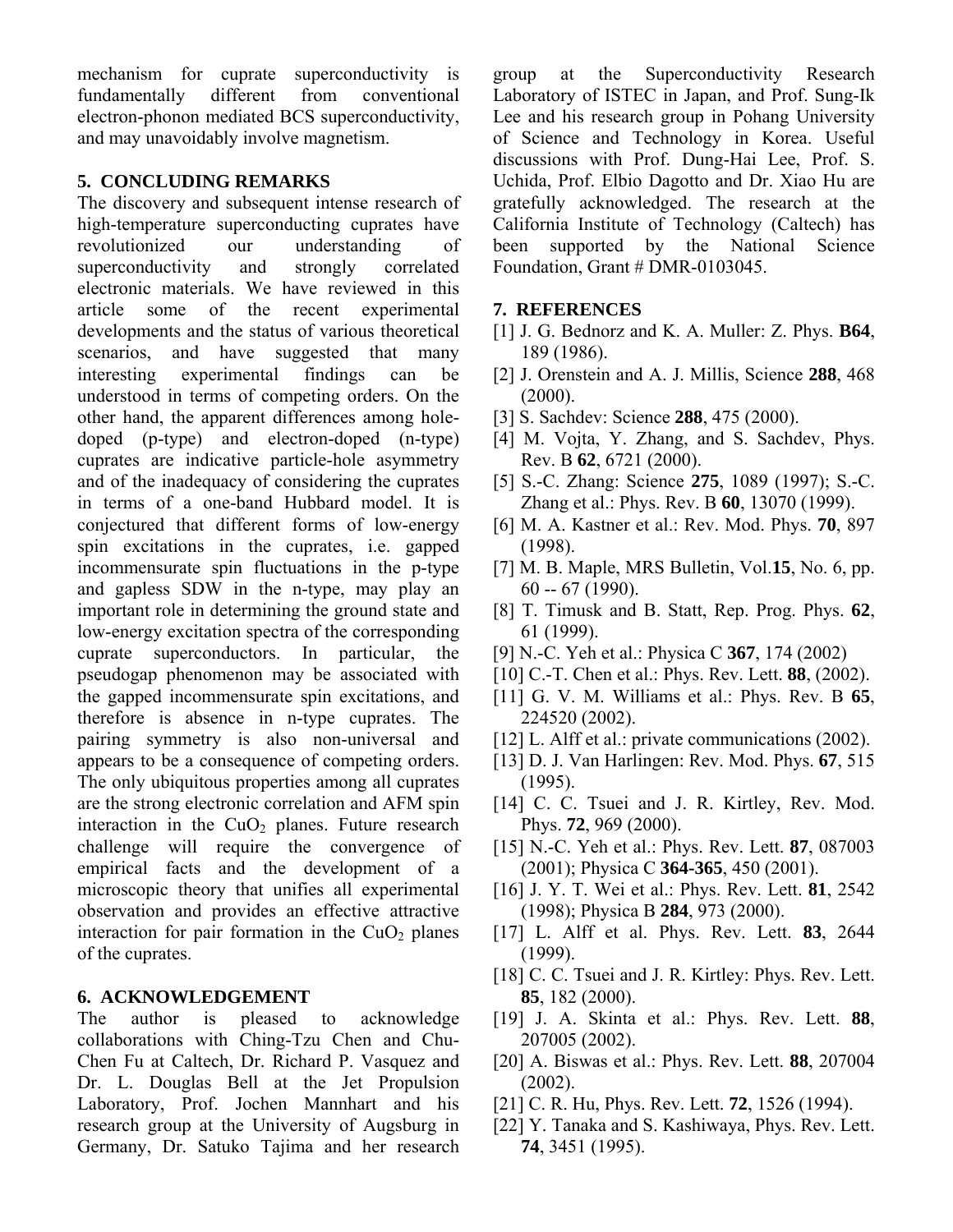- [23] N. P. Armitage et al.: Phys. Rev. Lett. **88**, 257001 (2002).
- [24] V. J. Emery, S. A. Kivelson and J. M. Tranquada, Proc. Natl. Acad. Sci. USA **96**, 8814 (1999); cond-mat/9907228.
- [25] N. Ichikawa et al.: Phys. Rev. Lett. **85**, 1738  $(2000).$
- [26] M. Fujita et al.: Phys. Rev. Lett. **88**, 167008 (2002).
- [27] H. A. Mook, P. Dai, and F. Doğan: Phys. Rev. Lett. **88**, 097004 (2002).
- [28] J. M. Tranquada et al.: Nature **375**, 561 (1995); Phys. Rev. Lett. **78**, 338 (1997).
- [29] S. Chakravarty et al.: Phys. Rev. B **63**, 094503 (2001); S. Chakravarty and H.-Y. Kee, Phys. Rev. B **61**, 14821 (2000).
- [30] I. K. Affleck and J. B. Marston; Phys. Rev. B **37**, 3774 (1988).
- [31] P. W. Anderson et al.: Phys. Rev. Lett. **58**, 2790 (1987); and P. W. Anderson: Science **235**, 1196 (1987).
- [32] P. W. Anderson and Z. Zou: Phys. Rev. Lett. **60**, 132 (1988); P. W. Anderson and Y. Ren: Ann. N.Y. Acad. Sci. **581**, 44 (1990).
- [33] G. Kotliar, Phys. Rev. B **37**, 3664 (1988).
- [34] D. A. Bonn et al.: Nature **414**, 887 (2001).
- [35] C.-C. Fu, Z. Huang, and N.-C. Yeh: Phys. Rev. B **65**, 224516 (2002).
- [36] P. W. Anderson: Science **268**, 1154 (1995).
- [37] A. J. Leggett: Science **274**, 587 (1996).
- [38] A. A. Tsvetkov et al.: Nature **395**, 360 (1998).
- [39] D. Pines: Physica C **235**, 113 (1994).
- [40] D. Scalapino: Phys. Rep. **250**, 329 (1995).
- [41] P. A. Lee and N. Reed: Phys. Rev. Lett. **58**, 2891 (1987).
- [42] V. J. Emery and S. A. Kivelson: Nature **374**, 434 (1995).
- [43] Y. J. Uemura, G. M. Luke, B. J. Sternleib et al.: Phys. Rev. Lett. **62**, 2317 (1989).
- [44] V. J. Emery, S. A. Kivelson, and O. Zachar, Phys. Rev. B **56**, 6120 (1997).
- [45] G. Siebold, C. Castellani, D. DiCastro, M. Grilli, Phys. Rev. B **58**, 13506 (1998).
- [46] V. B. Geshkenbein, L. B. Ioffe and A. I. Larkin: Phys. Rev. B **55**, 3173 (1997).
- [47] Q. Chen et al.: Phys. Rev. Lett. **81**, 4708 (1999); I. Kosztin et al.: Phys. Rev. B **61**, 11662 (2000).
- [48] T. Senthil and M. P. A. Fisher, Phys. Rev. Lett. **86**, 292 (2001); Phys. Rev. B **62**, 7850 (2000).
- [49] C. M. Varma, Phys. Rev. B **55**, 14554 (1997); Phys. Rev. B **61**, R3804 (2000).
- [50] P. A. Lee and N. Nagaosa: Phys. Rev. B **46**, 5621 (1992).
- [51] P. A. Lee and X. G. Wen: Phys. Rev. Lett. **78**, 4111 (1997).
- [52] E. Demler and S.-C. Zhang: Phys. Rev. Lett. **75**, 4126 (1995).
- [53] A. J. Leggett: J. Phys. (Paris), Colloq. **41**, C7  $(1980)$ .
- [54] F. C. Zhang and T. M. Rice: Phys. Rev. B **37**, 3759 (1988).
- [55] S. Charkravarty, B. I. Halperin and D. R. Nelson, Phys. Rev. B **39**, 2344 (1989).
- [56] A. V. Chubukov, S. Sachdev and J. Ye, Phys. Rev. B **49**, 11919 (1994).
- [57] J. R. Schrieffer, X. G. Wen and S. C. Zhang, Phys. Rev. B **39**, 11663 (1989).
- [58] S. Sachdev and S. C. Zhang, Science **295**, 452 (2002).
- [59] D.-H. Lee, Phys. Rev. Lett. **88**, 227003 (2001).
- [60] E. Demler, S. Sachdev, and Y. Zhang, Phys. Rev. Lett. **87**, 067202 (2001).
- [61] J. X. Zhu and C. S. Ting, Phys. Rev. Lett. **87**, 147002 (2001).
- [62] J. H. Han and D.-H. Lee, Phys. Rev. Lett. **85**, 1100 (2000); J. H. Han, Q. H. Wang and D.-H. Lee, Phys. Rev. B **64**, 064512 (2001).
- [63] J. Kishine, P. A. Lee and X.-G. Wen, Phys. Rev. Lett. **86**, 5365 (2001).
- [64] D. S. Rokhsar, Phys. Rev. Lett. **70**, 493 (1993).
- [65] M. Sigrist, D. B. Bailey and R. B. Laughlin, Phys. Rev. Lett. **74**, 3249 (1995); R. B. Laughlin, Phys. Rev. Lett. **80**, 5188 (1998).
- [66] L. Alff et al.: Phys. Rev. B. **58**, 11197 (1998); Phys. Rev. B. **55**, 14757 (1997).
- [67] I. Iguchi et al.: Phys. Rev. B **62**, R6131 (2000); W. Wang et al.: Phys. Rev. B **60**, 42721 (1999).
- [68] J. R. Kirtley, C. C. Tsuei, and K. A. Moler, *Science* **285**, 1373 (1999).
- [69] N.-C. Yeh et al.: Physica C **341-348**, 1639 (2000).
- [70] M. Fogelstrom, D. Rainer and J. A. Sauls, Phys. Rev. Lett. **79**, 281 (1997).
- [71] M. Covington et al., Phys. Rev. Lett. **79**, 277 (1997).
- [72] F. Tafuri and J. R. Kirtley, Phys. Rev. B **62**, 13934 (2000).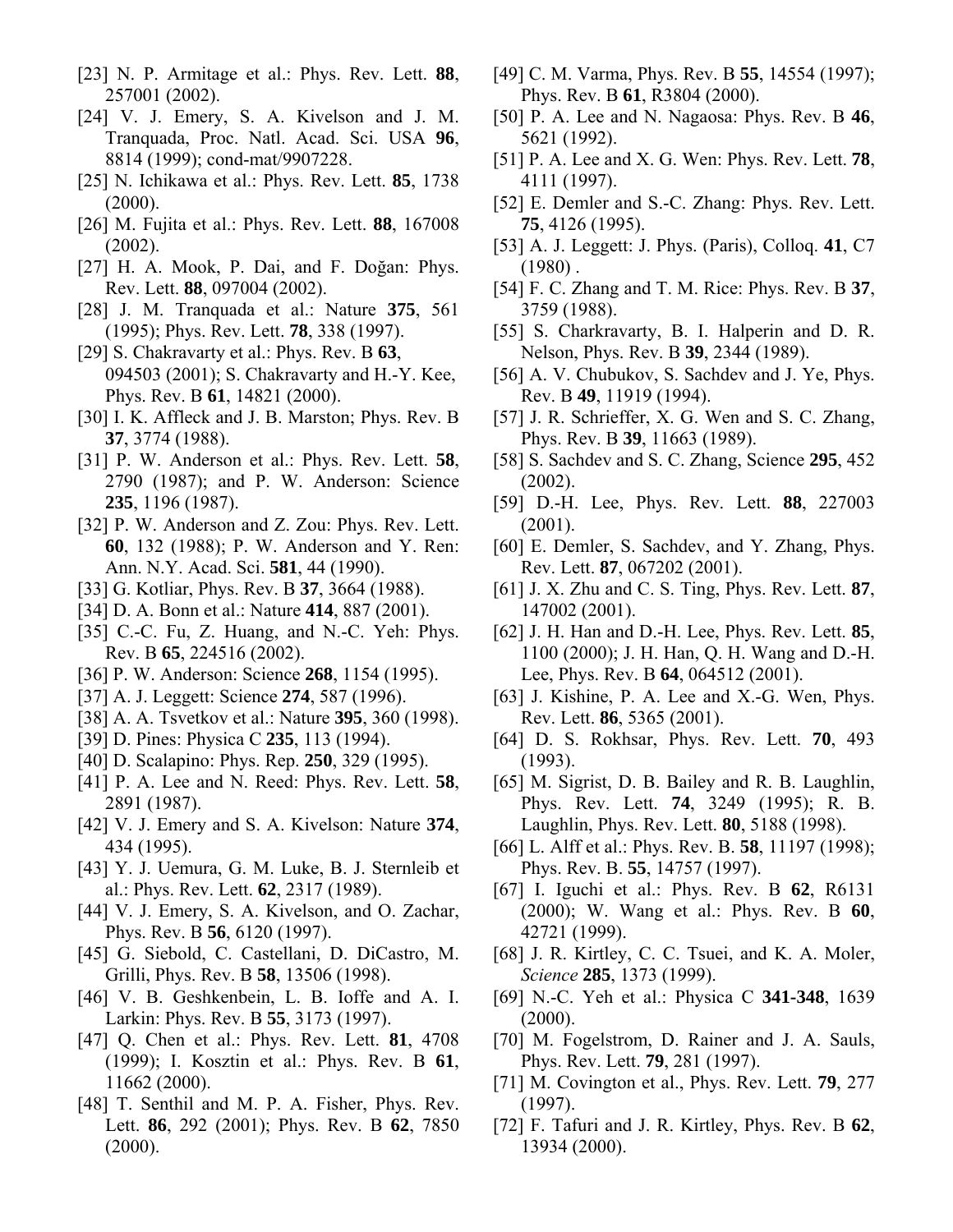- [73] Y. Asano and Y. Tanaka, Phys. Rev. B **65**, 064522 (2002)
- [74] Y. Tanaka et al., Physica C **367**, 73 (2002).
- [75] A. A. Abrikosov and L. P. Gor'kov, Soviet Phys. JETP **12**, 1243 (1961).
- [76] H. Shiba, Prog. Theor. Phys. **40**, 435 (1968).
- [77] P. Fulde and R. A. Ferrell, Phys. Rev. **135**, A550 (1964).
- [78] M. A. Wolf and F. Reif, Phys. Rev. **137**, A557 (1965).
- [79] P. Schlottmann, Phys. Rev. B **13**, 1 (1976).
- [80] P. W. Anderson, J. Phys. Chem. Solids **11**, 26 (1959); Phys. Rev. Lett. **3**, 325 (1959).
- [81] G.-q. Zheng et al.: J. Phys. Soc. Japan **62**, 2591 (1989); Physica C **263**, 367 (1996).
- [82] H. Alloul et al.: Phys. Rev. Lett. **67**, 3140 (1991).
- [83] T. Miyatake et al.: Phys. Rev. B **44**, 10139 (1991).
- [84] K. Ishida et al.: Phys. Rev. Lett. **76**, 531 (1996).
- [85] K. Tomimoto et al.: Phys. Rev. B **60**, (1999).
- [86] N. L. Wang et al.: Phys. Rev. B **57**, R11081 (1999).
- [87] H. F. Fong et al.: Phys. Rev. Lett. **82**, 1939 (1999).
- [88] J. Figueras et al.: Supercond. Sci. Technol. **13**, 1067 (2000).
- [89] J. Bobroff et al.: Phys. Rev. Lett. **83**, 4381 (1999); Phys. Rev. Lett. **86**, 4116 (2001).
- [90] Y. Sidis et al.: Phys. Rev. Lett. **84**, 5900  $(2000).$
- [91] W. A. MacFarlane et al.: Phys. Rev. Lett. **85**, 1108 (2000).
- [92] S. H. Pan et al.: Nature **403**, 746 (2000).
- [93] D. Poilblanc, D. J. Scalapino and W. Hanke: Phys. Rev. B **50**, 13020 (1994).
- [94] A. V. Balatsky, M. I. Salkola and A. Rosengren: Phys. Rev. B **51**, 15547 (1995).
- [95] M. I. Salkola, A. V. Balatsky and D. J. Scalapino: Phys. Rev. Lett. **77**, 1841 (1996).
- [96] M. I. Salkola, A. V. Balatsky and J. R. Schrieffer: Phys. Rev. B **55**, 12648 (1997).
- [97] M. E. Flatte and J. M. Byers, Phys. Rev. B **56**, 11213 (1997); Phys. Rev. Lett. **80**, 4546 (1998).
- [98] M. I. Salkola and J. R. Schrieffer: Phys. Rev. B **58**, R5952 (1998).
- [99] R. Kilian et al.: Phys. Rev. B **59**, 14432 (1999).
- [100] J. X. Zhu and C. S. Ting: Phys. Rev. B **64**, 060501 (2001); Phys. Rev. B **63**, 020506 (2001).
- [101] M. Vojta and R. Bulla, Phys. Rev. B **65**, 014511 (2001); A. Polkovnikov, S. Sachdev and M. Vojta: Phys. Rev. Lett. **86**, 296 (2001).
- [102] E. W. Hudson et al.: Nature **411**, 920 (2001).
- [103] A. Yazdani et al.: Science **275**, 1767 (1997).
- [104] V. Madhavan et al.: Science **280**, 576 (1998).
- [105] K. M. Lang et al. Nature **415**, 412 (2002).
- [106] S. H. Pan et al., Nature **413**, 282 (2001).
- [107] A. V. Chubukov and N. Gemelke, Phys. Rev. B **61**, R6467 (2000); Ar. Abanov and A. V. Chubukov, Phys. Rev. Lett. **83**, 1652 (1999).
- [108] C. L. Wu, C. Y. Mou and D. Chang, Phys. Rev. B **63**, 172503 (2001).
- [109] A. Lanzara et al., Nature **412**, 510 (2001).
- [110] V. M. Krasnov et al.; Phys. Rev. Lett. **84**, 5860 (2000).
- [111] N. Miyakawa et al.: Phys. Rev. Lett. **83**, 1018 (1999); Phys. Rev. Lett. **80**, 157 (1998).
- [112] Ch. Renner et al.: Phys. Rev. Lett. **80**, 149 (1998).
- [113] N.-C. Yeh et al.: J. Low Temp. Phys. (2002), (in press); cond-mat/0207594.
- [114] T. Siegrist et al.: Nature **334**, 231 (1998).
- [115] M. G. Smith et al.: Nature **351**, 549 (1988).
- [116] C. U. Jung et al.: Physica C **366**, 299 (2002); M.-S. Kim, cond-mat/0102420.
- [117] C. U. Jung et al.: Phys. Rev. B **65**, 172501 (2002).
- [118] K. Yamada et al.: J. Phys. Chem. Solids **60**, 1025 (1999); T. Takahashi et al.: J. Phys. Chem. Solids **62**, 1025 (2001).
- [119] S. Ono et al.: Phys. Rev. Lett. **85**, 638  $(2000)$ .
- [120] B. Lake et al.: Science **291**, 1759 (2001).
- [121] S. Katano et al.: Phys. Rev. B **62**, R14677  $(2000).$
- [122] M. Fujita et al.: Phys. Rev. Lett. **88**, 167008 (2002).
- [123] J. E. Hoffman et al.: Science **295**, 466 (2002).
- [124] J. E. Hoffman et al.: Science **297**, 1148 (2002).
- [125] A. Damascelli, Z.-X. Shen and Z. Hussain: Rev. Mod. Phys. (2002).
- [126] Z.-X. Shen and D. S. Desau: Phys. Rep. **253**, 1 (1995).